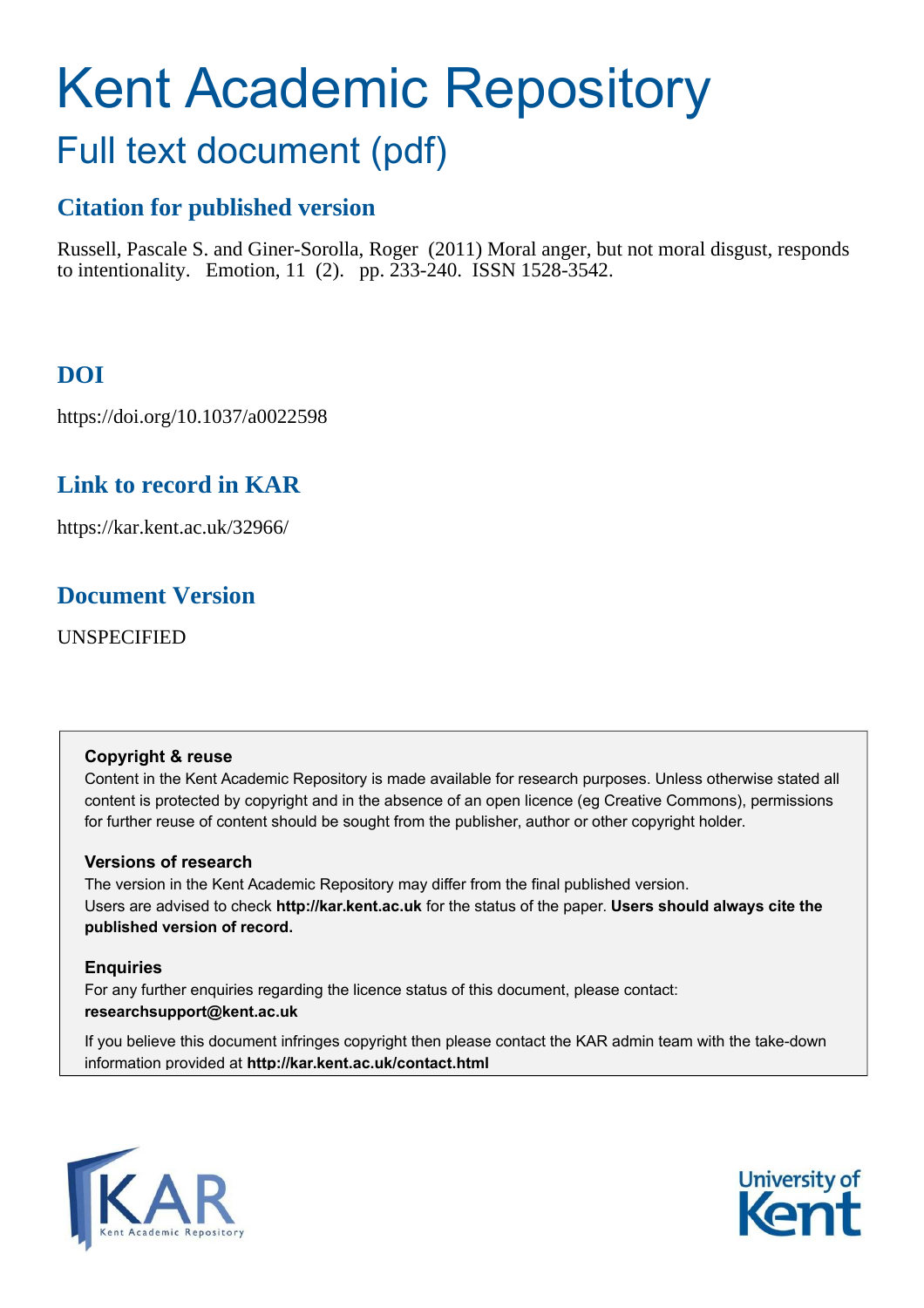Moral Anger, But Not Moral Disgust, Responds to Intentionality

Pascale S. Russell Roger Giner-Sorolla

University of Kent

Author final copy

Russell, P. S., & Giner-Sorolla, R. (2011a). Moral anger, but not moral disgust, responds to intentionality. Emotion, 11, 233-240.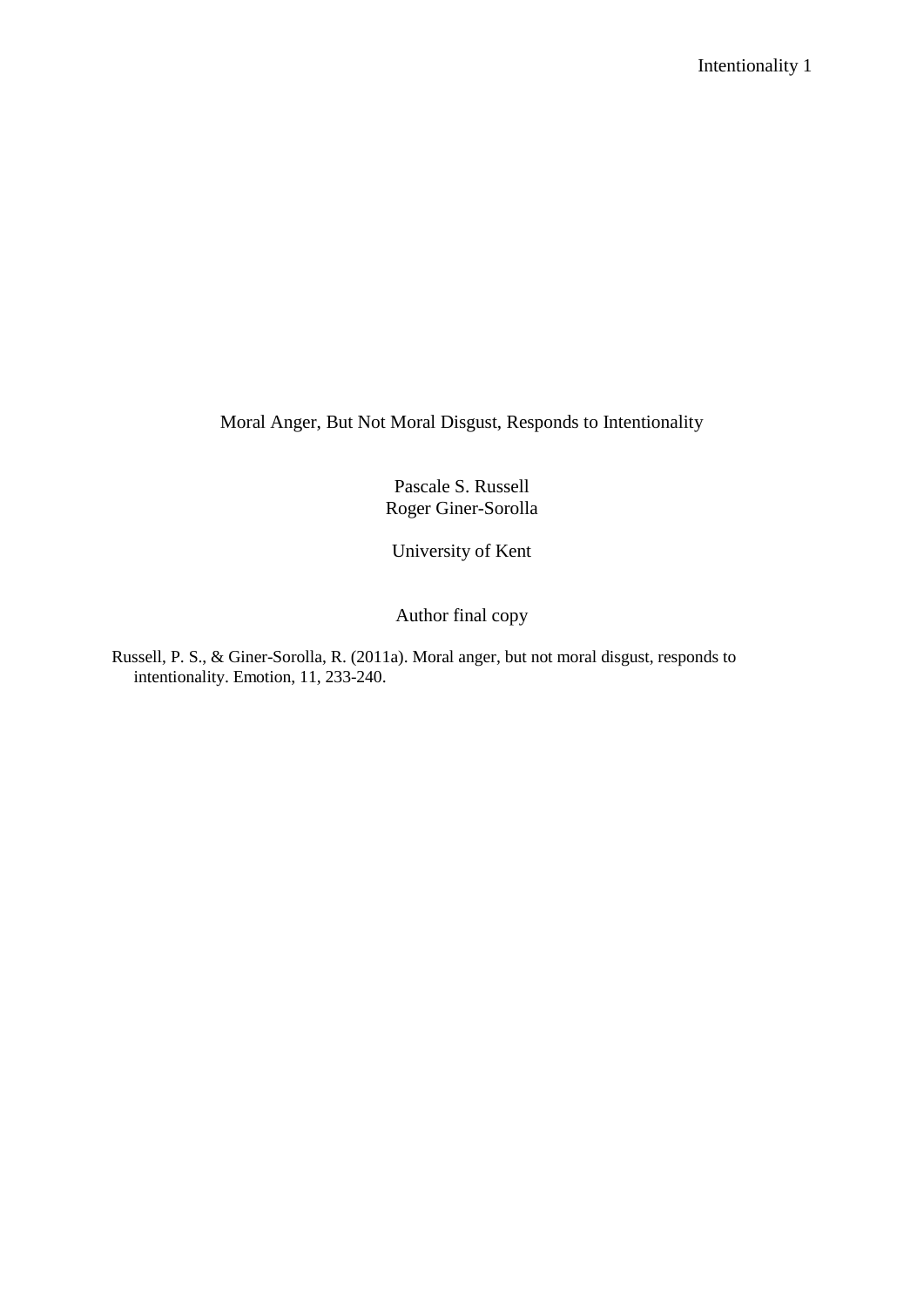#### Abstract

We propose that, when people judge moral situations, anger responds to the contextual cues of harm and intentionality. On the other hand, disgust responds uniquely to whether or not a bodily norm violation has occurred; its apparent response to harm and intent is entirely explained by the co-activation of anger. We manipulated intent, harm, and bodily norm violation (eating human flesh) within a vignette describing a scientific experiment. Participants then rated their anger, disgust, and moral judgment, as well as various appraisals. Anger responded independently of disgust to harm and intentionality, while disgust responded independently of anger only to whether or not the act violated the bodily norm of cannibalism. Theoretically relevant appraisals accounted for the effects of harm and intent on anger; however, appraisals of abnormality did not fully account for the effects of the manipulations on disgust. Our results show that anger and disgust are separately elicited by different cues in a moral situation.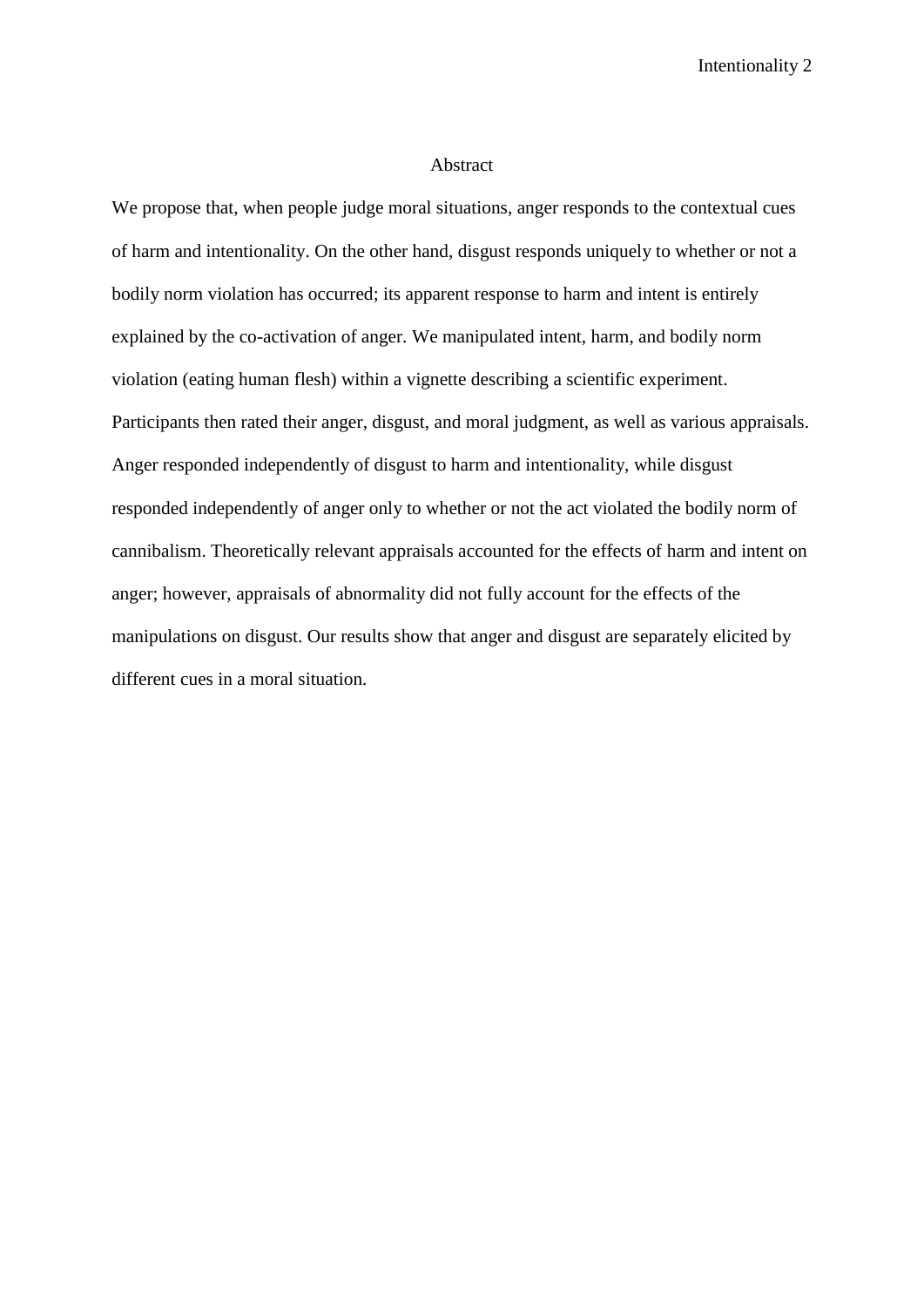Moral Anger, But Not Moral Disgust, Responds to Intentionality Inscribed in the play [Oedipus at Colonus] is the conflict between, on the one hand, primal taboo - which when violated disrupts the cosmos, results in physical pollution, and demands violent retribution - and, on the other hand, a more enlightened ethical and legal code which takes into account motive and intent (Holmberg, 2004).

In Aeschylus' tragedy Oedipus at Colonus, after Oedipus blinds himself and goes into exile, the dramatist describes a conflict between moral standards. According to the ancient taboos Oedipus has violated, he is guilty; however, under the more advanced legal code current in Athens at the time, he is innocent because he was acting in ignorance and selfdefense – without intent and with justification. Although this story is ancient, the conflict between categorical violation of taboos and mitigating circumstances is still alive today. We argue that it is reflected in the difference between the two other-condemning moral emotions of anger and disgust.

Recently, in the field of law (de Cremer & van den Bos, 2007; Maroney, 2006) and in moral judgment more generally (Haidt, 2001), a strong case has been made that emotions and not just reasoning are important for moral judgments in general. The present research proposes a more specific hypothesis about different influences on the distinct moral emotions of anger and disgust. We believe that anger, unlike disgust, responds to two important kinds of contextual cues that determine moral condemnation: whether an act harms other people, and whether an act was committed intentionally. On the other hand, disgust independently of anger is uniquely responsive to whether or not an act has violated a norm about the use of body, such as those against incest or cannibalism.

A number of current theories give answers of varying scope to the question of what kind of things elicit moral disgust versus anger. Rozin, Haidt and McCauley (1993) argue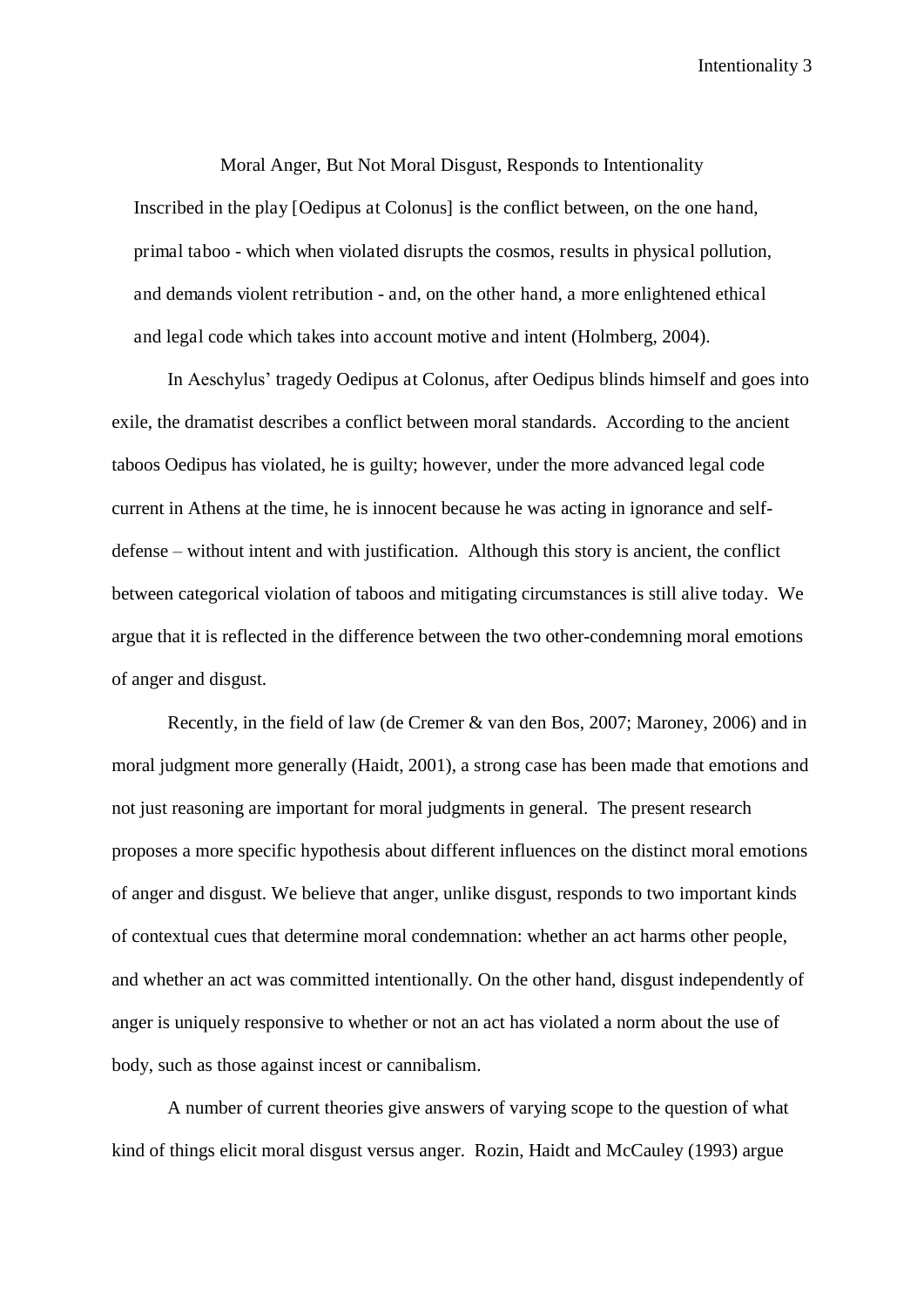that as opposed to core disgust, which responds primarily to cues of infection and parasites, the primary function of socio-moral disgust is to preserve the social order. Therefore, individuals or groups may elicit socio-moral disgust just for having done something that is morally wrong or does not fit in within society. More specifically, Jones and Fitness (2008) argue that individuals are specifically disgusted by moral transgressors that use deception and abuse their power. Therefore, according to this definition an individual or group can be deemed as disgusting if they have engaged in a despicable behavior. However, neither of these definitions specifically distinguishes between situations that elicit anger and disgust, and indeed anger is also a plausible response to a norm violation or to deception and abuse.

Recent research has found some evidence that anger and disgust have distinct cognitive elicitors. For example, in research testing the CAD hypothesis of othercondemning moral emotions (Rozin, Lowery, Imada, & Haidt, 1999), disgust was associated with purity violations, which are acts that can be deemed as polluting the body or soul – for example, incest or touching a corpse. Anger, on the other hand, came about principally in scenarios where autonomy ethics were violated, by acts that harmed another individual or violated their rights.

More recent research on anger and disgust has used more controlled manipulations of parallel scenarios to demonstrate different elicitors of moral anger and disgust. Gutierrez and Giner-Sorolla (2007) found that disgust at a scientific experiment responded to a manipulation of whether or not it technically violated a taboo against eating human flesh, while anger responded primarily to manipulations of whether or not the experiment violated the rights of others, although it showed a lesser increase to the fact of taboo violation when harm was not described. In particular, these differences were most apparent when controlling for variance shared by reports of anger and disgust.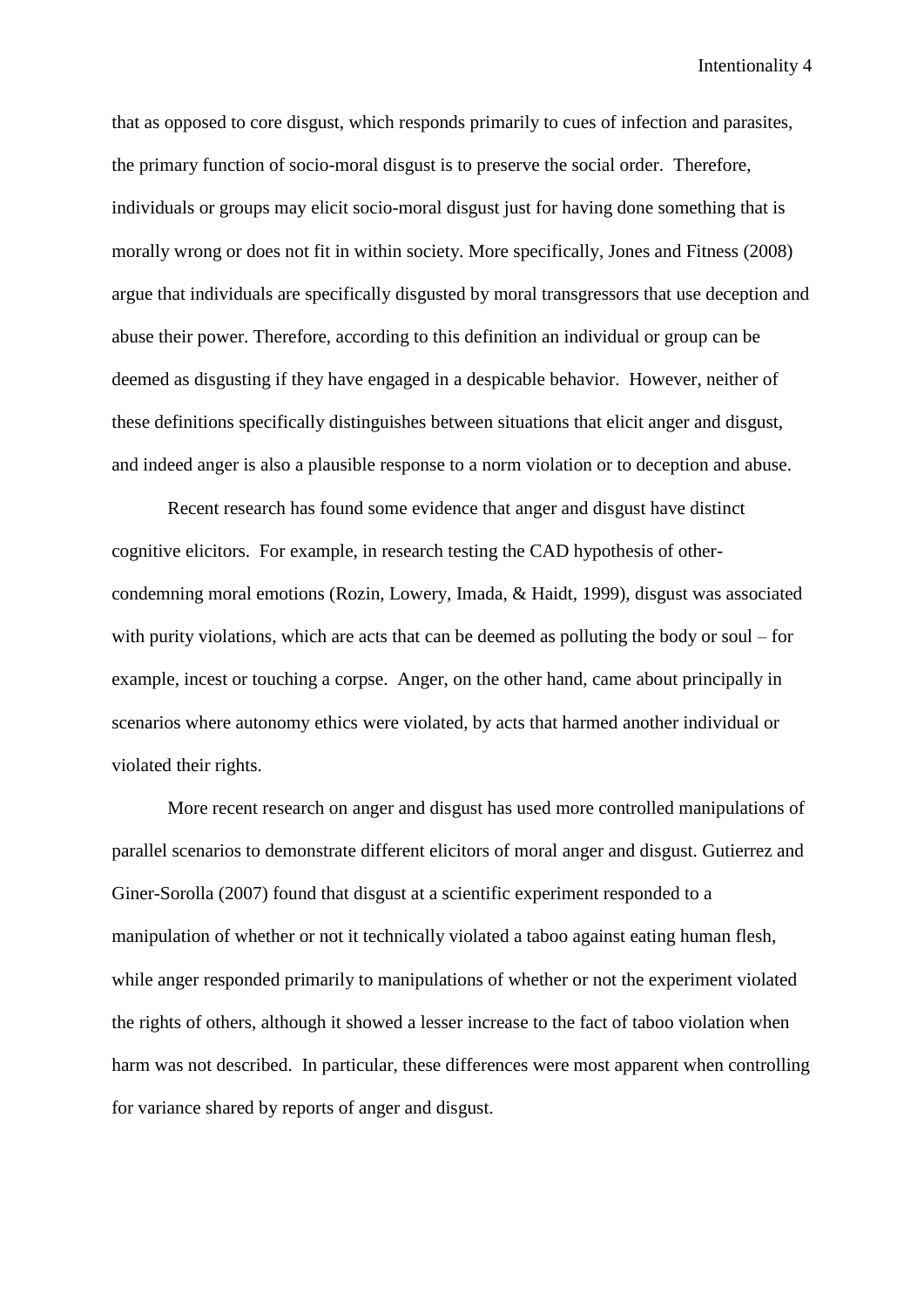The frequent co-occurrence of anger and disgust in moral situations might account for some confusion in the literature about what exactly elicits each kind of response. Some researchers have argued that "disgust" which arises in response to moral offenses is not just different from core disgust, but is actually only a metaphorical use of disgust language to display the true emotion of anger (Bloom, 2004; Nabi, 2002). However, we believe that once the co-occurrence of anger and disgust is controlled for, disgust does have a specific function in moral judgment, although not so broad a function as to cover all types of norm violations. Rather, we think that the specific function of moral disgust is to police norms dealing with the use of the body. This view, we argue, is supported by previously cited studies distinguishing anger and disgust, and by recent neuroscience findings showing differences in the brain systems that respond to violations of sexual and nonsexual moral norms (Moll et al., 2005, Schaich Borg, Lieberman, & Kiehl, 2008).

The present research builds on existing research by examining an additional factor that might influence moral anger independently of moral disgust. Moral anger has been associated not just with attributions of harm, but also with the concept of blame or responsibility (Alicke, 2000; Goldberg, Lerner & Tetlock, 1999; Tetlock et al., 2007). This can itself be influenced by mitigating considerations within a given situation, such as whether actions are intentional (Schlenker, 1997; Weiner, 1995). Past research, however, has not specifically examined the relationship between attributions of intentionality, and anger as opposed to disgust. We believe that disgust's insensitivity to intentionality, as well as to harm, further distinguishes it from anger. An action that violates a bodily norm is disgusting whether or not it was done intentionally; however, because intent is a component of blame, it has the potential to intensify or eliminate angry responses. Therefore, while intent and harm should predict anger, only the fact that someone has committed a bodily norm violation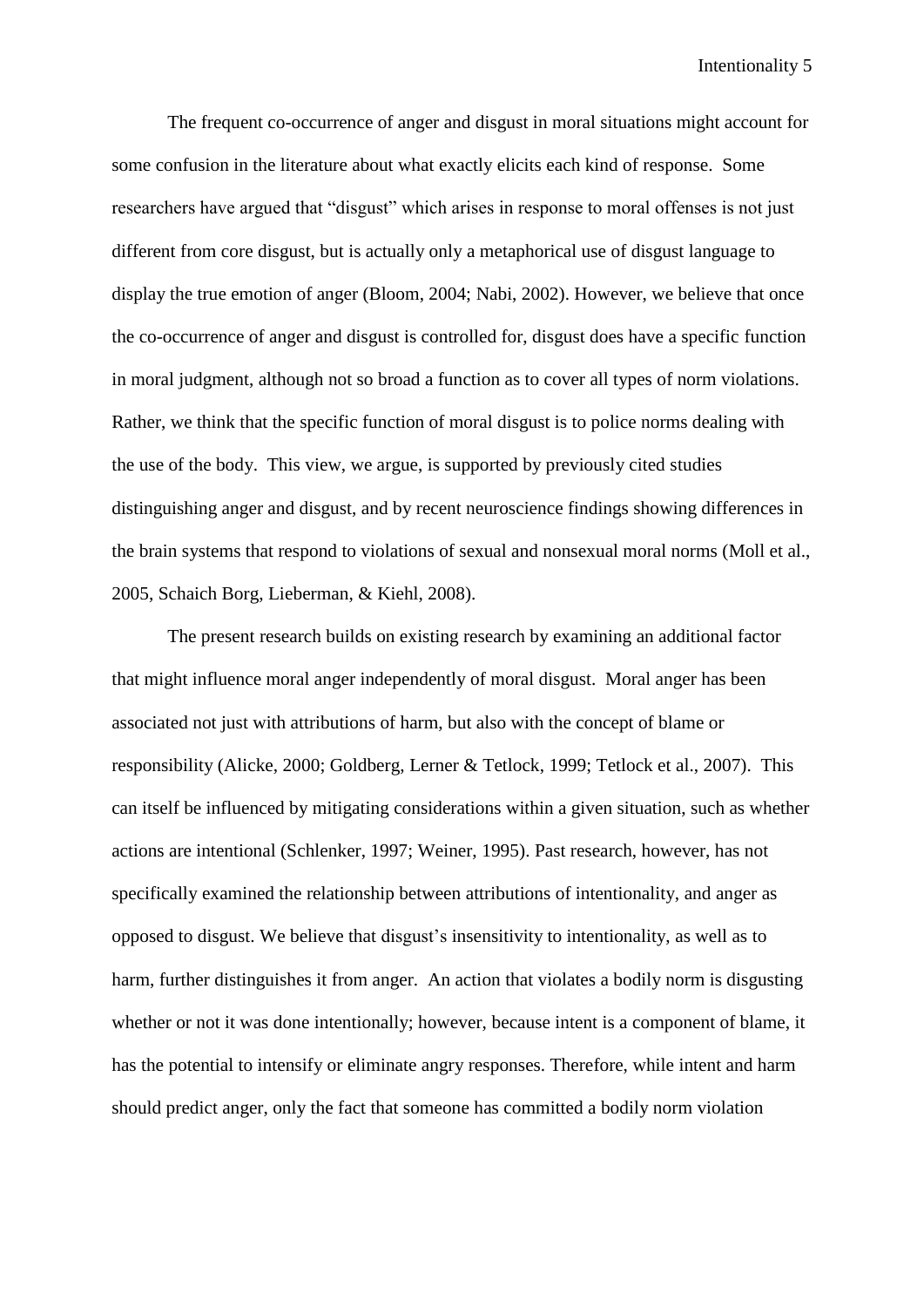should predict disgust. These patterns should be especially clear when controlling for covariance between anger and disgust.

The present experiment looked at moral judgments of a scientist's actions, three elements of which were manipulated in a crossed design: a) whether the scientist violated a taboo bodily norm against the eating of human flesh (vs. a more normal kind of meat); b) whether the scientist symbolically harmed other people by violating their rights (vs. harmed only the self); c) whether the scientist acted intentionally, (vs. unknowingly because of someone else's mistake). The first two manipulations conceptually replicated Gutierrez & Giner-Sorolla (2007), while the third tested our novel hypothesis about intentionality.

#### Method

#### Participants

This study consisted of 266 participants. From this number, 25 participants were excluded because they reported themselves to be vegetarians, and thus might have moral objections even to the conditions in which eating of animal instead of human meat was described. The final data set included 241 participants (196 females, 41 males, and 4 who did not identify their sex) between the ages of 18 to 43 (M= 19.70, SD=3.81). Individuals were recruited from the departmental research scheme at a large university in Britain and received course credit for participating.

#### Design, Materials, and Procedure

This study was a 2 x 2 x 2 between–participants design, manipulating Taboo (High Taboo vs. Low Taboo) x Harm (Harm to others vs. Harm to self) x Intent (Intent vs. No Intent). Participants first read a short hypothetical story, containing the manipulations, and adapted from Gutierrez & Giner-Sorolla's (2007) materials in which the main character, a scientist, technically violated the bodily norm of cannibalism by creating an artificial steak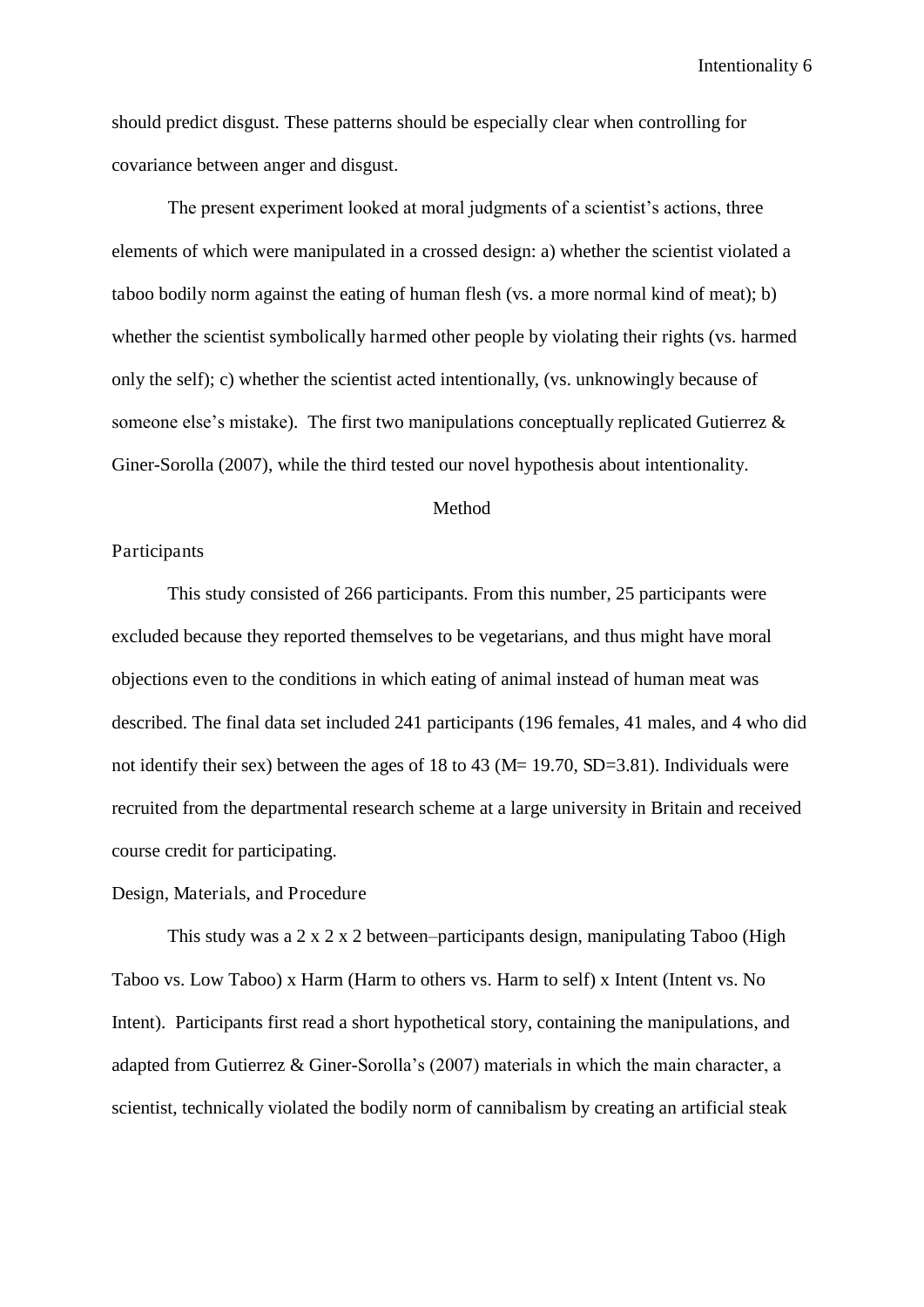made out of cloned human cells. Eight different versions of this story orthogonally varied the three characteristics of taboo, harm and intent (see Appendix A for manipulations).

Individuals then responded to several measures of disgust and anger reactions (same measures as Gutierrez & Giner-Sorolla, 2007). These emotions were examined using both words and endorsement of facial expressions because past research has shown that anger and disgust terms in English are often used as synonyms (Russell & Fehr, 1994; Johnson & Laird-Oatley, 1989; Nabi, 2002). The face items were black-and-white photos taken from Rozin et al. (1999). Emotion terms for anger, were angry, infuriated, outraged, and for disgust, disgusted, repulsed, sickened, grossed-out. These items were assessed on a 9-point scale that ranged from 1 not at all to 9 very, and were interspersed among a number of filler positive and negative emotion terms that were not of theoretical interest.

Individuals then responded to specific measures of appraisals of the scientist's actions and gave their overall moral judgment of the actions as "right" or "wrong" (see Appendix B for measures). All of these measures were examined using a 9-point scale that ranged from 1, very strongly disagree to 9, very strongly agree. Two items assessed the evaluation of harm to others. Three items assessed intentionality. As appraisals related to the manipulation of taboo violation, we included items based on a number of existing theories of moral disgust, labeled the abnormality appraisal. These items included concepts of abnormality and impurity (Rozin et al., 1999) as well as inferences of character flaws (Rozin et al., 1993; Miller, 1997). An item was also included to assess whether participants thought the behavior was wrong.

#### Results

#### Data Preparation

The anger word items (angry, infuriated, outraged), were a reliable scale, Cronbach  $\alpha$ = .91; as were the four disgust word items (disgusted, repulsed, sickened, grossed-out),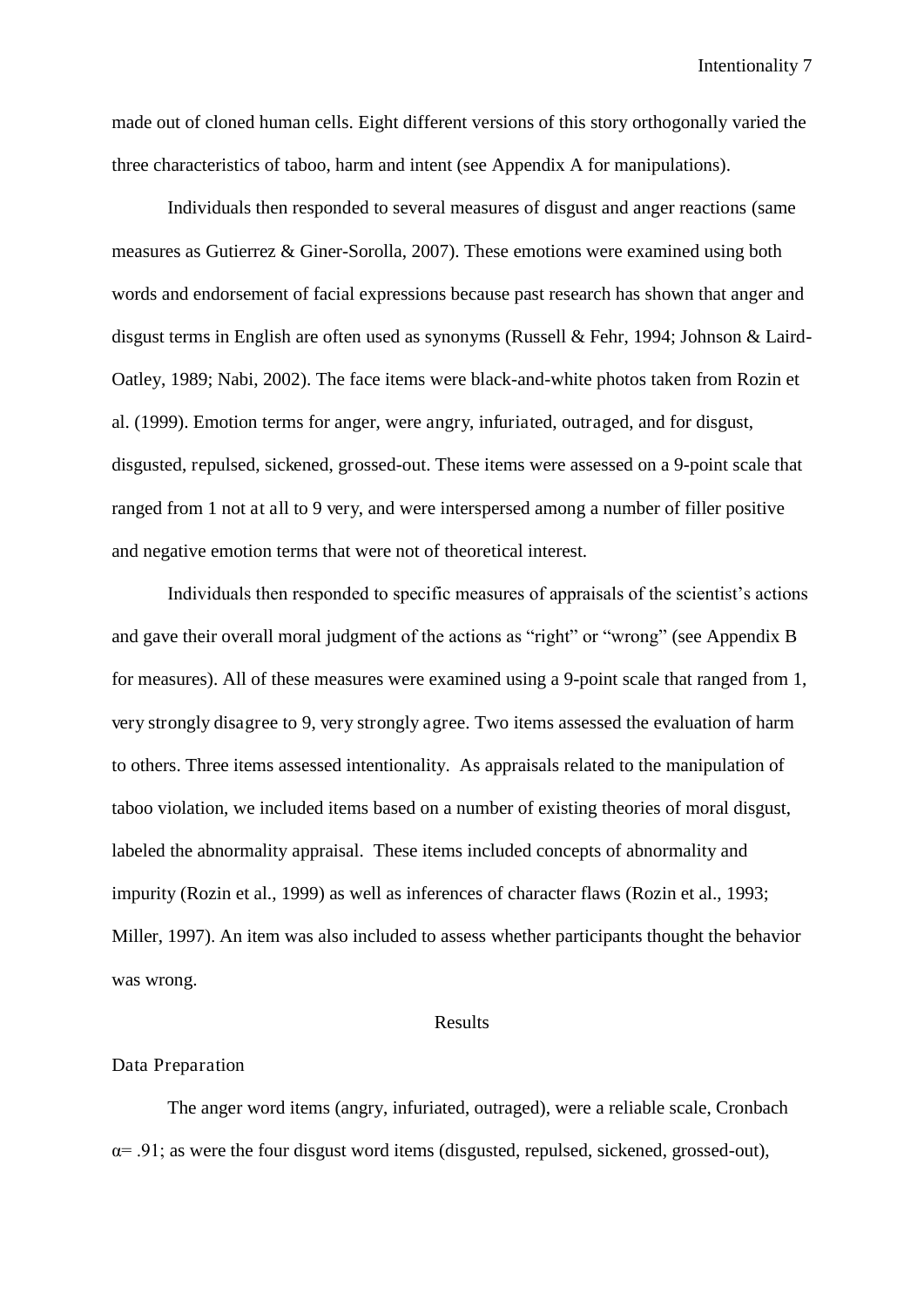Cronbach  $\alpha$  = .93. Although the negative emotion measures were significantly intercorrelated, the face measurements had their strongest correlations with the corresponding emotion word scales. Anger face endorsement correlated more strongly with the anger word scale,  $r(241) = .68$ ,  $p \le 01$ , than with the disgust word scale,  $r(241) = .51$ ,  $p \le 01$ , and the difference between dependent correlations was significant,  $t(238) = 4.75$ , p<.001. Disgust face endorsement was more strongly correlated with the disgust word scale,  $r(241) = .54$ , p<.01 than with anger words,  $r(241) = 0.35$ , p<.01 and the difference between dependent correlations was significant,  $t(238) = 4.65$ ,  $p<.001$ . As in Gutierrez and Giner-Sorolla (2007), the facial endorsement and the word mean were both standardized, and then averaged together, to create two general measures of anger and disgust. The three appraisal variables were found to be reliable measures: harm appraisal,  $r(241) = .81$ ,  $p<.01$ ; intent appraisal, Cronbach  $\alpha$ =.78; abnormality appraisal, Cronbach  $\alpha$ =.87. Also, in a principal components factor analysis with varimax rotation, each set of appraisal items loaded on its own factor at .72 or higher, with no cross-loadings over .31.

#### Moral Judgment

We were concerned that statistically separating the disgust emotion from anger might result in a form of disgust that had nothing to with moral judgment of the acts as right and wrong. However, across the conditions it was found that both anger ( $\beta = .45$ ,  $p < .001$ ) and disgust ( $\beta$  = 33, p<.001) uniquely predicted moral judgment. The three appraisals also each uniquely predicted moral judgment, abnormality ( $\beta = 23$ , p<.001), harm ( $\beta = 51$ , p<.001) and intent ( $\beta$  = 21, p<.001). Therefore, both disgust and anger in this context were morally relevant emotions, even controlling for each other, and each of the measured appraisals also contributed to moral judgment in some way.

#### Emotions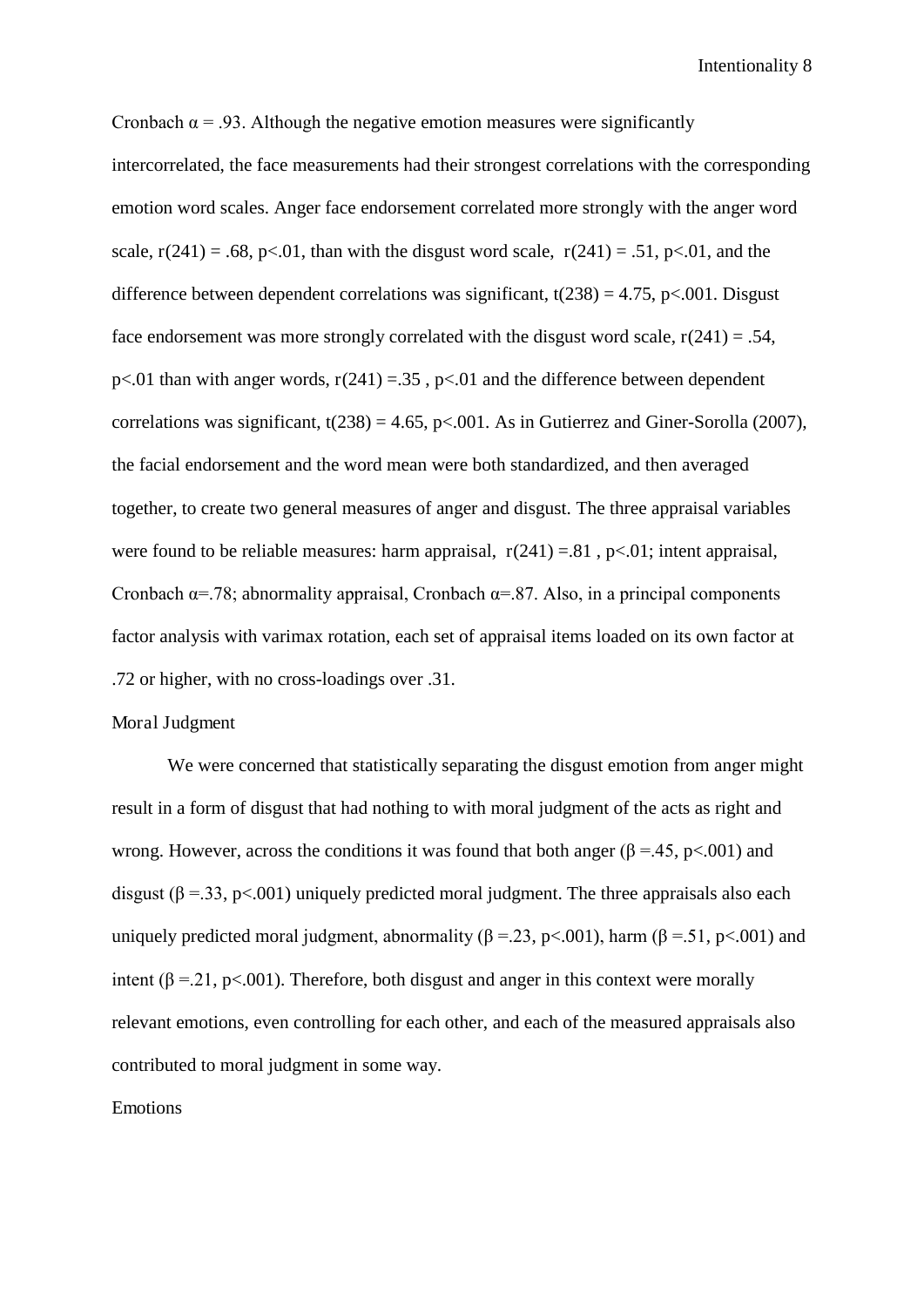As in other research on these moral emotions, our composite measures of anger and disgust were correlated overall,  $r(241) = .62$ ,  $p < .01$ . Two general linear model based ANOVAs testing the experimental design were carried out on each emotion, entering the experimental factors as fixed effects in a  $2 \times 2 \times 2$  design, but not controlling for the two emotions' co-activation (Table 1). When anger was the DV, we found main effects for intent, harm and taboo, as well as a significant interaction between intent and taboo. When disgust was the DV, there were significant main effects for taboo and intent, also, the interaction between harm and taboo was found to be marginally significant. No other effects were found to be significant for either emotion, all  $p > 0.20$ .

However, the main purpose of this research was to disentangle anger and disgust's unique effects, despite their frequent co-activation in moral judgments. We then repeated the previous analyses entering the other emotion as a covariate. For anger as the DV controlling for disgust, we found main effects for intent and harm (Table 1). No other main effects or interactions of the manipulations were significant, all  $p > 10$ . When this analysis was repeated using disgust as the DV controlling for anger, there were significant main effects for taboo and harm (Table 1). Although the effect of harm was unexpected, looking at the means, harm actually reduced disgust reactions, whereas it had increased anger. The main effect of intent was not significant and no interactions were significant, all  $p > 12$ . Therefore, taboo was the only factor that had a positive relationship with disgust.

#### Appraisals

To examine the effects of our manipulations on appraisals, three separate ANOVA analyses were carried out with each appraisal in turn as the DV (abnormality, harm, intent). The three experimental factors again served as fixed effects for each 2 x 2 x 2 analysis. There was a significant main effect of taboo for the abnormality appraisal,  $F(1,233) = 11.69$ , p<.001, partial  $\eta^2$ =.05 (Low Taboo: M= 3.06, S.E.=0.15; High Taboo: M=3.80, S.E.=0.15)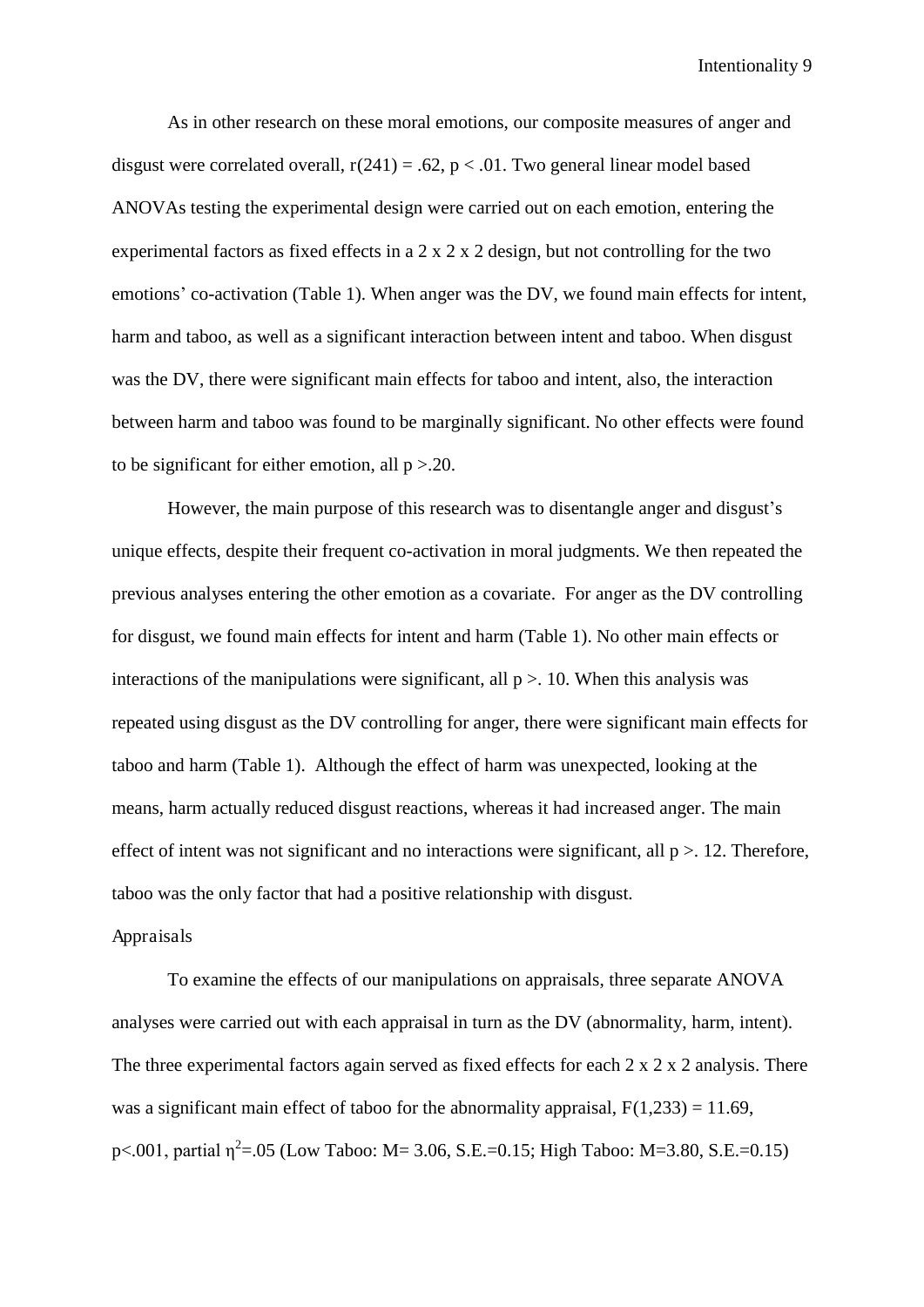and a significant main effect of harm for the harm appraisal,  $F(1,233) = 129.56$ , p<.001, partial  $\eta^2$ =.36 (Harm to Self: M= 3.12, S.E.=0.18; Harm to Others: M=6.09, S.E.=0.19); no other effects on these appraisals were significant. The strongest main effect of the intent manipulation was seen on the intent appraisal,  $F(1,233) = 238.05$ , p<.001, partial  $\eta^2 = .51$  (No Intent:  $M = 3.25$ , S.E.=0.15; Intent:  $M = 6.46$ , S.E.=0.15), but the intent manipulation also had secondary effects on the harm appraisal,  $F(1,233) = 19.45$ , p<.001, partial  $\eta^2 = .08$  (No Intent:  $M= 4.02$ , S.E. = 0.18; Intent:  $M= 5.17$ , S.E. = 0.18) and abnormality appraisal,  $F(1,233) =$ 39.24, p<.001, partial  $\eta^2$ =.14 (No Intent: M= 2.76, S.E.=0.15; Intent: M= 4.11, S.E.=0.15). An unexpected interaction was also found between intent and taboo for the abnormality appraisal (A):  $F(1,233) = 7.62$ , p<.01, partial  $\eta^2 = .03$ , and for the intent appraisal (I):  $F(1,233) = 6.94$ , p<.01, partial  $\eta^2 = .03$ , on inspection of the means it appeared as if the combination of intent and taboo intensified both judgments (No Intent/Low Taboo: A=2.69, I=3.64 ; No Intent/High Taboo: A=2.83, I=2.86; Intent/Low Taboo; A=3.44, I=6.31; No Intent/ High Taboo: A=4.77, I=6.62). Overall, however, each manipulation primarily influenced its corresponding appraisal variable.

 As an internal analysis, two multiple regression analyses, one for each of the emotion variables, were conducted for the whole data set across conditions, using the appraisals of abnormality, harm, and intent as predictors. First, we carried out the analyses not controlling for the two emotions' co-activation (Table 2). When anger was the DV, all of the appraisals were significant predictors. However, when disgust was the DV, the harm and abnormality appraisals were the only significant predictors. We then repeated the analyses controlling for the two emotions co-activation, by entering the other emotion as a predictor, so that scores for anger excluded the influence of disgust and vice versa (Table 2). For anger as the DV controlling for disgust, intent and particularly harm most reliably predicted anger; abnormality was a secondary, marginally significant predictor. When this analysis was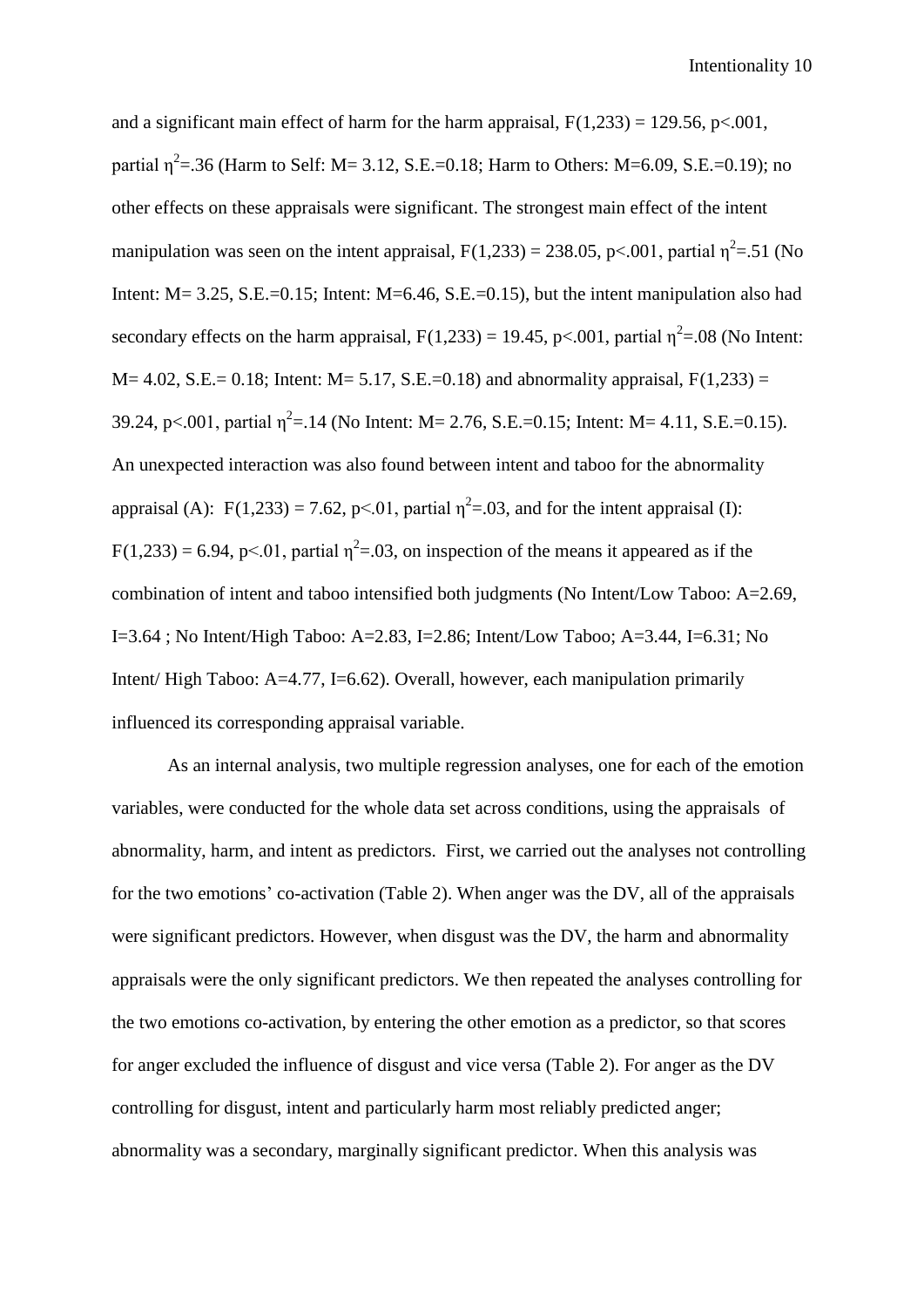repeated on disgust controlling for anger, the abnormality appraisal was the only significant predictor, and the other two variables were not significant.

To see whether appraisals could account for the effects of our manipulations on each emotion, mediation analyses were carried out, controlling again for the other emotion in each analysis where an emotion was a DV (Figure 1). The harm appraisal fully accounted for the relationship between the harm manipulation and anger, while the abnormality appraisal was a partial mediator between the taboo manipulation and disgust. Because all three appraisals (abnormality, harm, intent) were affected by the intent manipulation in our data, we ran three regression analyses examining each appraisal as a possible mediator, controlling for the other two appraisals. When controlling for the other two appraisals, the abnormality appraisal ( $\beta$  = .07, p=.39) and the harm appraisal ( $\beta$  = .02, p=.79) were no longer related to the intent manipulation; therefore, these appraisals were no longer potential mediators for this relationship. However, the intent appraisal was related to the intent manipulation when controlling for the other appraisals, and this appraisal fully accounted for the relationship between the intent manipulation and anger.

#### Discussion

The following results support our hypothesis that anger but not disgust responds to the contextual cues of harm and intent. Importantly, we found that anger and disgust, as well as their related appraisals, each contributed unique variance to moral judgments Focusing on our analyses that separated the effects of the two emotions through covariates, as in Gutierrez and Giner-Sorolla (2007), we found that disgust specifically responds to whether or not a bodily violation has occurred, while anger and not disgust responds to harm. However, in extension to this, we also found that anger was influenced by both our manipulation and our measured variable of intentionality. Although intent at first appeared to influence disgust, controlling for anger completely eliminated the influence of the intentionality manipulation on disgust,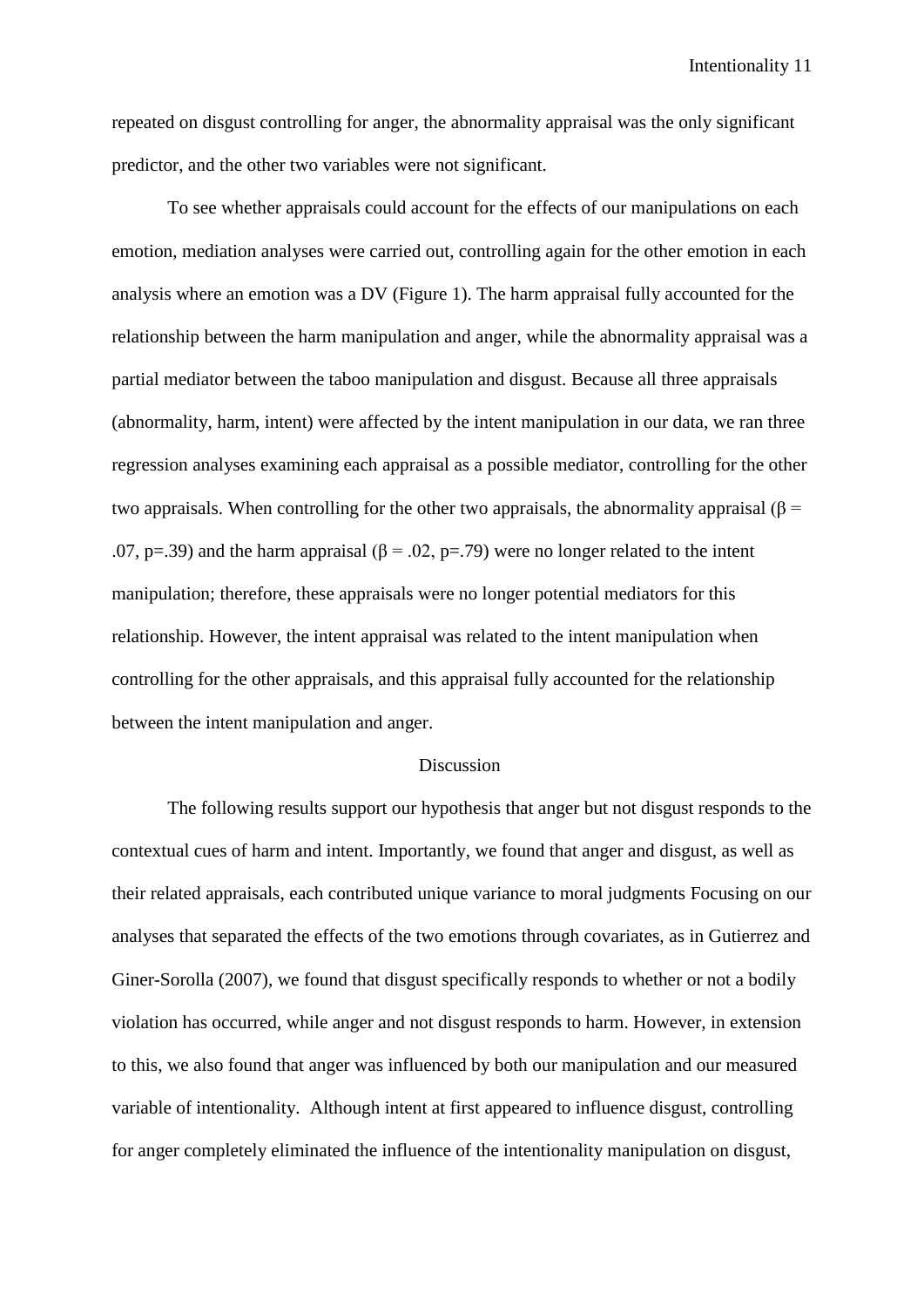while the taboo manipulation remained influential. Therefore, while an actor's intentionality may appear to increase moral disgust, we found that this was entirely due to the concurrent activation of anger in moral situations.

When examining how our measured appraisals related to these moral emotions, we also found that appraisals of harm and intentionality predicted anger. The abnormality appraisal was also slightly related to anger; however, this was expected based on prior findings, in that anger and presumptions of harm often arise in response to bodily norm violations, but to a lesser extent than disgust responses (Gutierrez & Giner-Sorolla, 2007). Moreover, the appraisals of harm and intentionality fully accounted for the effects of their respective manipulations on anger, while abnormality did not similarly explain the effect of the intent manipulation on anger.

In comparison, our abnormality appraisal variable was correlated with disgust overall and was the only appraisal that was related to our taboo manipulation. At the same time, this appraisal variable could not fully account for the effect of our taboo manipulation on disgust. Our measure of abnormality incorporated a number of items, with good internal reliability, that accounted for many of the existing theoretical appraisals that would cause moral disgust toward a bodily violation: purity concerns, abnormality, and negative judgments of the character of the violator. Therefore, although it is always possible that these items missed out a crucial appraisal, it is difficult to see what that appraisal might be. In fact, this measure in its breadth may have also tapped some concerns that are not unique to moral disgust. For example, our intent manipulation unexpectedly affected abnormality judgments across conditions, possibly because intentionally doing harmful (and not just disgusting) things is also out of the ordinary and reflects badly on a person's character. Importantly, though, abnormality did not affect anger when controlling for disgust and appraisals of intent and harm, while it did affect disgust when controlling for anger and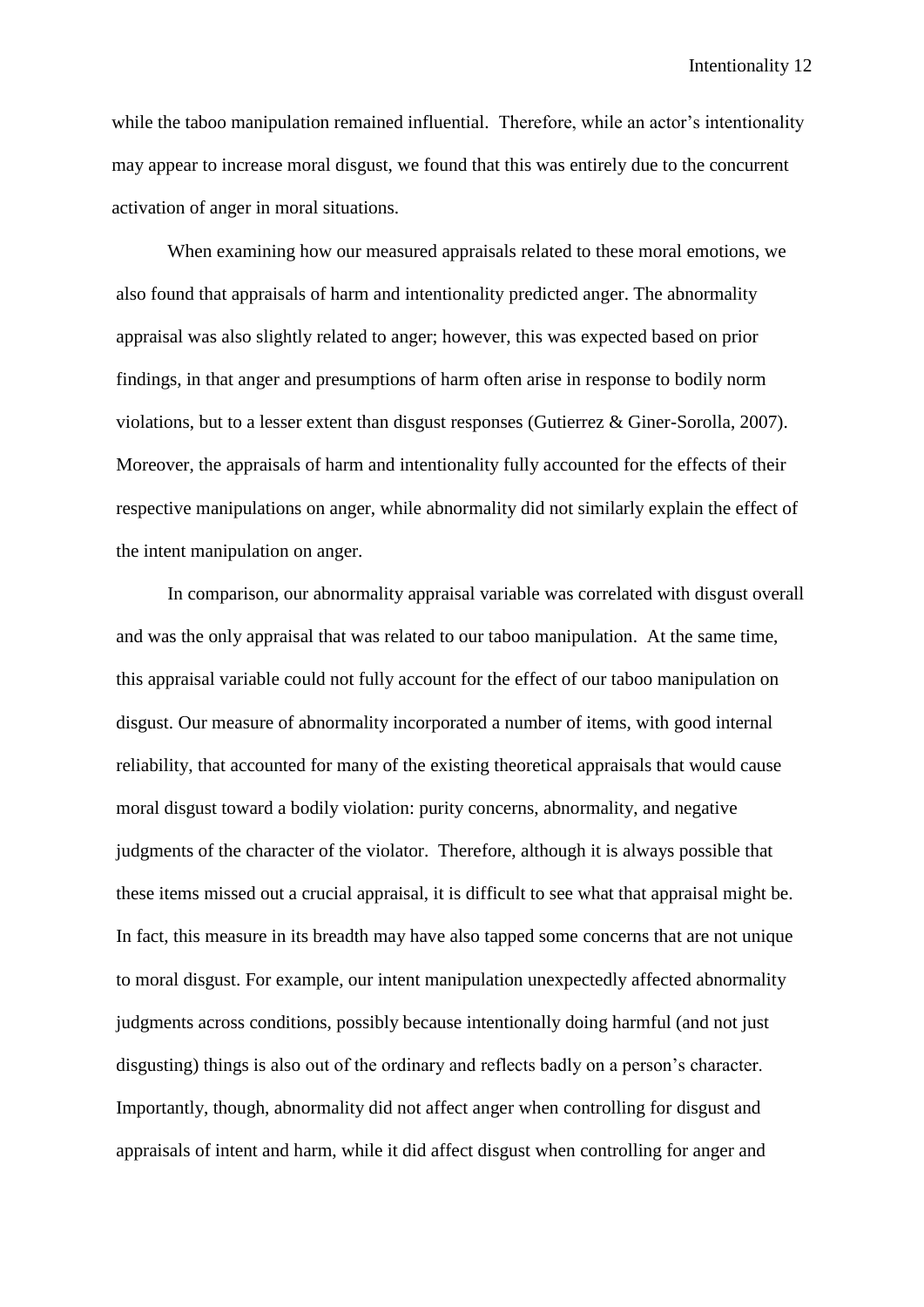those appraisals. So, the effect of abnormality on disgust, unlike anger, did not primarily depend on the judgment that intentional, harmful actions are also abnormal and show bad character. It may be that that disgust, as opposed to anger, is elicited by the mere perception of a taboo violation such as cannibalism. In that case, more abstract appraisals such as impurity and abnormality may not completely account for the response, or may in fact be post-hoc justifications of it.

Moreover, in legal philosophy, these findings provide empirical support for arguments that disgust is a less allowable emotion under liberal concepts of the law than anger (Nussbaum, 2004). Determining intent is a key concept of liberal jurisprudence; the fact that disgust is not responsive to intent shows it to be a less reasonable emotion than anger, which responds to more legitimate concerns of harm and justice. Not only does disgust encourage avoidance rather than anger's more productive action of reprimand, but disgust's obliviousness to important elements of legal judgment means that it is more likely to be an illegitimate influence on court proceedings. While anger as a motive for punishment can itself be biased, its responsiveness to matters of harm and intent, as we have shown here, makes it a more legitimate motivation of justice concerns. The insight of Aeschylus still applies today; in liberal concepts of the law, breaking a taboo is not a crime, unless it is done with the intent to harm.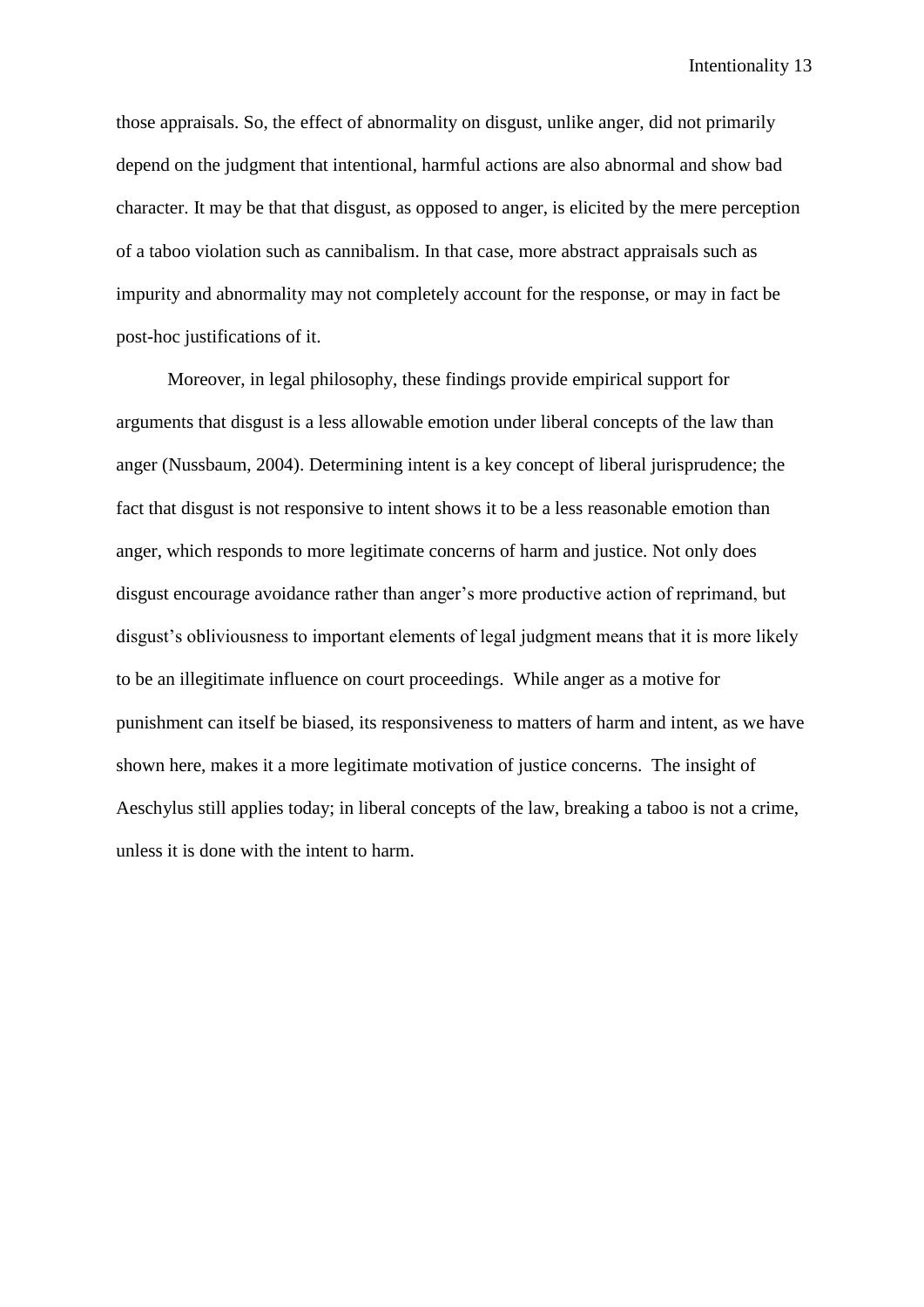#### References

- Alicke, M. D. (2000). Culpable Control and the Psychology of Blame. Psychological Bulletin, 126, 556-574.
- Bloom, P. (2004). *Descartes' baby: How child development explains what* makes us human. London: William Heinemann.
- De Cremer, D., & van den Bos, K. (2007). Justice and feelings: Towards a new era in justice research. Social Justice Research, 20, 1-9.
- Goldberg, J.H., Lerner, J.S., & Tetlock, P.E. (1999). Rage and reason: the psychology of the intuitive prosecutor. European Journal of Social Psychology, 29, 781-795.
- Gutierrez, R. & Giner-Sorolla, R. (2007). Anger, disgust, and presumption of harm as reactions to taboo-breaking behaviors. Emotion, 74, 853-868.
- Haidt, J. (2001). The emotional dog and its rational tail: A social intuitionist approach to moral judgment. Psychological Review, 4, 814-834.
- Holmberg, A. (2004). Too deep for tears. Articles Online, 2 . Retrieved May 1, 2009, from [http://www.amrep.org/articles/2\\_4a/deeper.html.](http://www.amrep.org/articles/2_4a/deeper.html)
- Johnson-Laird, P. N., & Oatley, K. (1989). The language of emotions. Cognition & Emotion, 1, 29-50.
- Jones, A. & Fitness, J. (2008). Moral hypervigilance: The influence of disgust sensitivity in the moral domain. Emotion, 8, 613-627.
- Maroney, T. A. (2006). Law and emotion: A proposed taxonomy of an emerging field. Law and Human Behavior, 30, 119-142.
- Miller, W. I. (1997). The anatomy of disgust. London: Harvard University Press.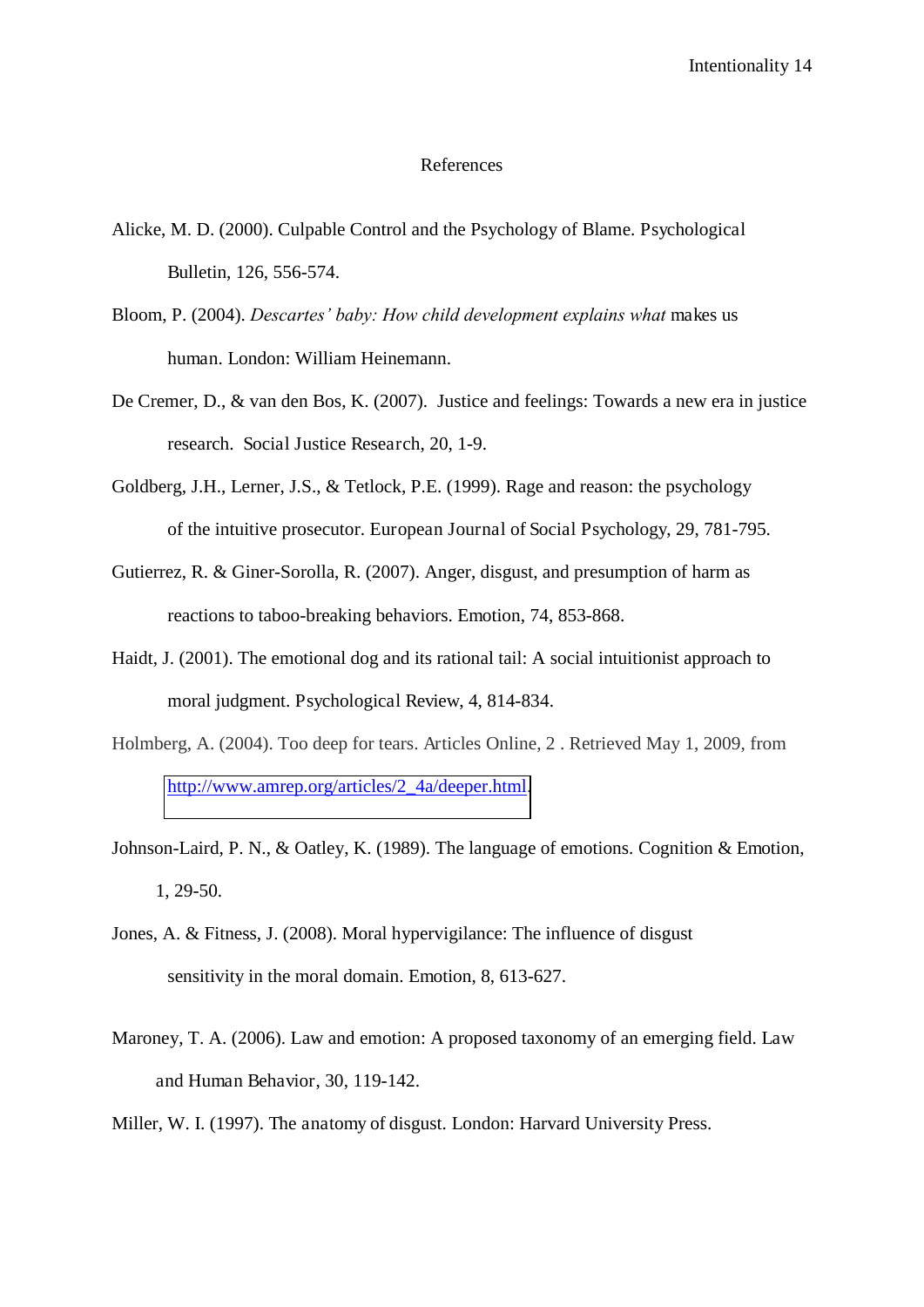- Moll, J., de Oliveira-Souza, R., Moll, F. T., Ignacio, F. A., Bramati, I. E., Caparelli-Daquer, E. M., Eslinger, P.J. (2005). The moral affiliations of disgust: A functional MRI study. Cognitive and Behavioral Neurology, 18, 68–78.
- Nabi, R. L. (2002). The theoretical versus the lay meaning of disgust: Implications for emotion research. Cognition and Emotion, 16, 695–703.
- Nussbaum, C. M. (2004). Hiding from humanity: Disgust, shame, and the law. Oxford: Princeton University Press.
- Rozin (2008). Hedonic adaptation: Specific habituation to disgust/death elicitors as a result of dissecting a cadaver. Judgment and Decision Making, 3 , 191–194.
- Rozin, P., Haidt, J., & McCauley, C.R. (1993).Disgust. In M. Lewis, & J.M. Haviland (Eds.), Handbook of Emotions (pp.579-594). London: Guildford Press.
- Rozin, P., Lowery, L., Imada, S., & Haidt, J. (1999). The CAD hypothesis: A mapping between three moral emotions (contempt, anger, disgust) and three moral codes (community, autonomy, divinity). Journal of Personality and Social Psychology, 4, 574-586.
- Russell, J. A., & Fehr, B (1994). Fuzzy concepts in a fuzzy hierarchy: Varieties of anger. Journal of Personality and Social Psychology, 67, 186-205.
- Schaich Borg, J., Lieberman, D., & Kiehl, K. A. (2008). Infection, incest, and iniquity:Investigating the neural correlates of disgust and morality. Journal of Cognitive Neuroscience, 20, 1529-1546.

Schlenker, B. R. (1997). Personal responsibility: Applications of the triangle model.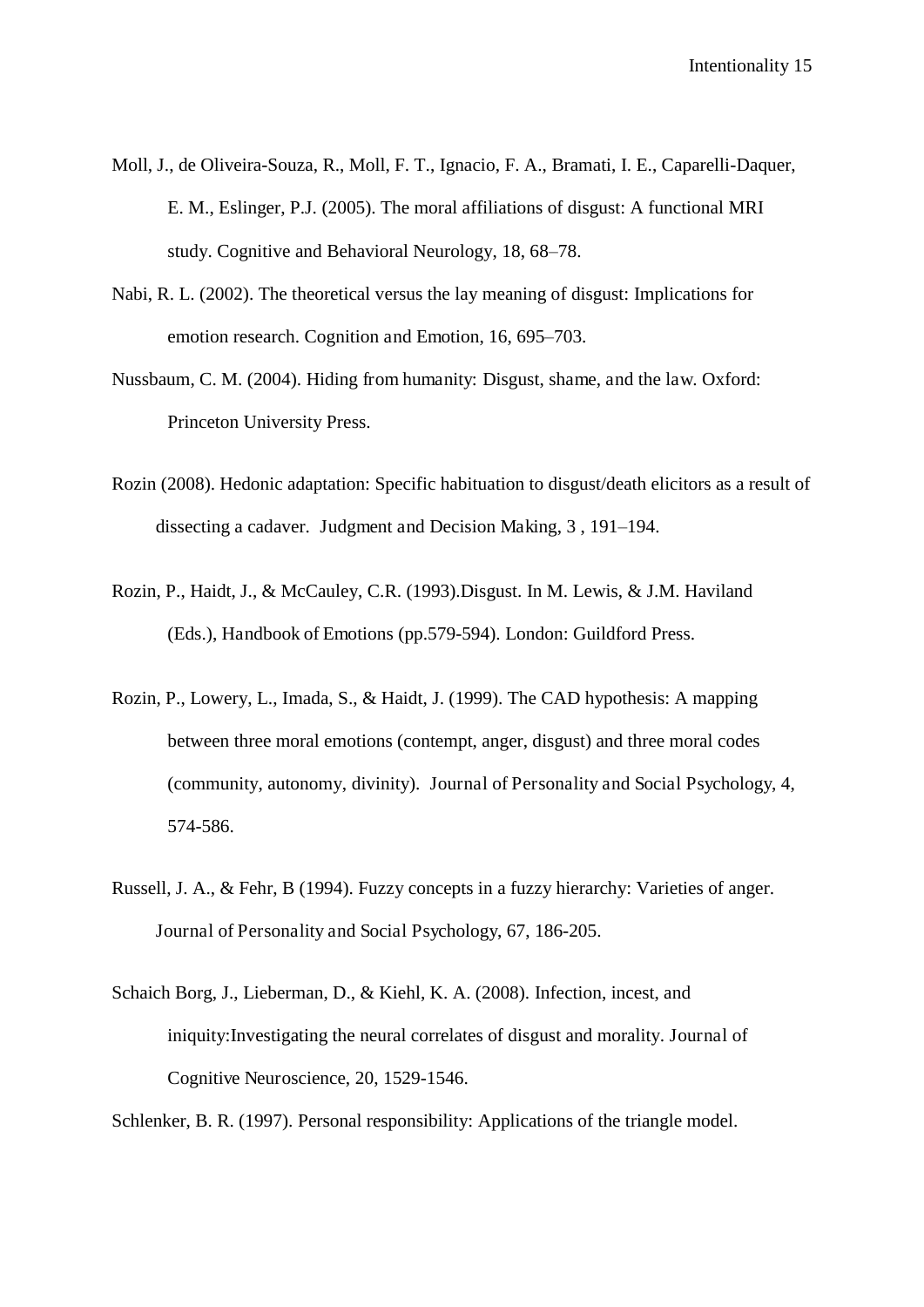In L. L. Cummings & B. Staw (Eds.), Research in organizational behavior (Vol. 19, pp. 241–301). Greenwich, Connecticut: JAI Press.

- Tetlock, P.E., Visser, P.S., Singh, R., Polifroni, M., Scott, A., Elson, S.B., Mazzocco, P., Rescober, P. (2007). People as intuitive prosecutors: The impact of social control goals on attributions of responsibility. Journal of Experimental Social Psychology, 43, 195-209.
- Weiner, B. (1995). Judgments of responsibility: A foundation for a theory of social conduct. London: Guildford Press.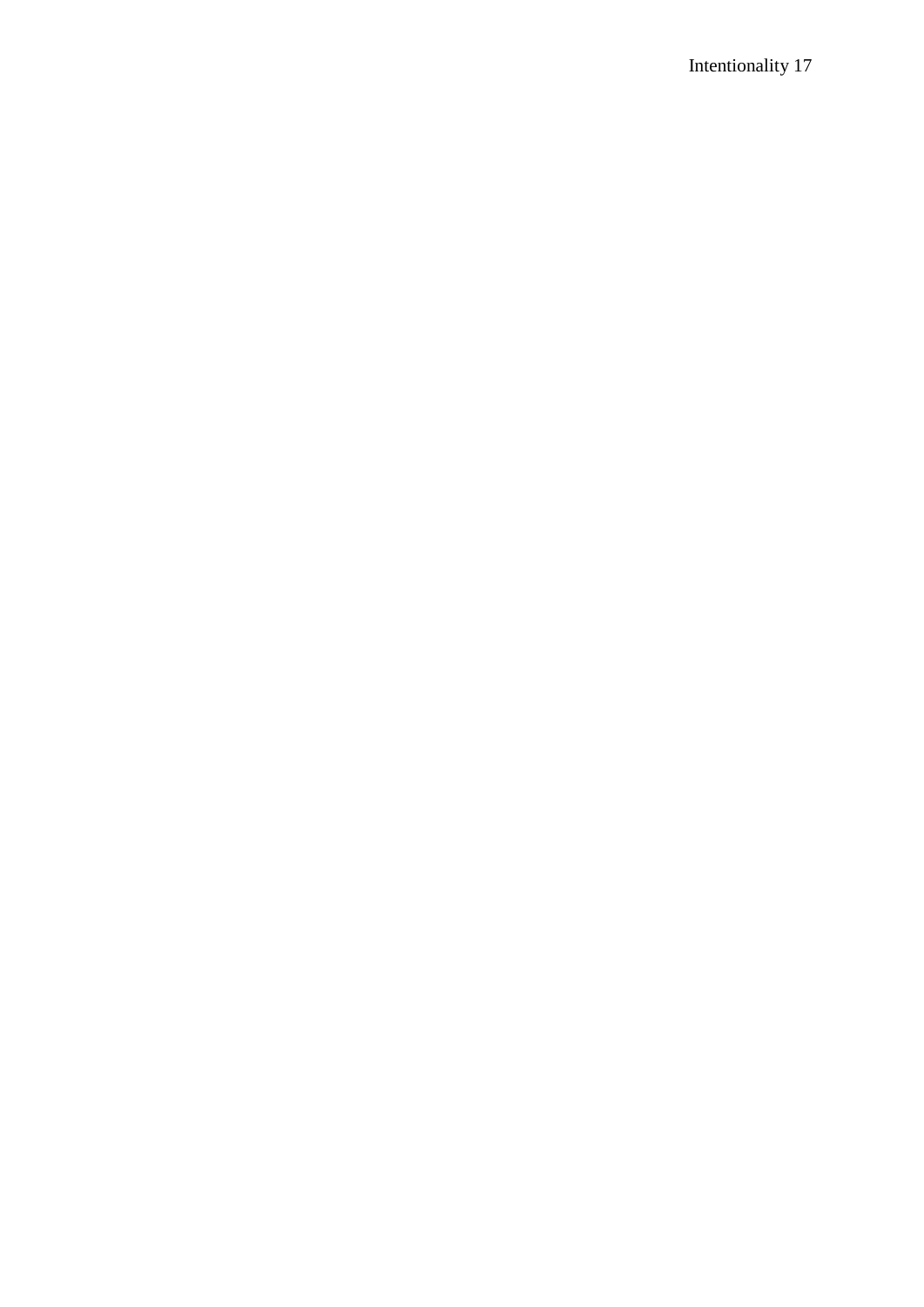#### Table 1

| Anger not controlling for disgust |                         |          |               |                   |                   |                   |  |  |  |
|-----------------------------------|-------------------------|----------|---------------|-------------------|-------------------|-------------------|--|--|--|
|                                   | $\mathbf F$             | $\eta^2$ |               |                   |                   |                   |  |  |  |
| Intent                            | 24.55 ***               | .10      | No Intent     | $-0.25(0.08)$     | Intent            | 0.29(0.08)        |  |  |  |
| Harm                              | 18.83***                | .08      | Harm to self  | $-0.21(0.08)$     | Harm to others    | 0.26(0.08)        |  |  |  |
| Taboo                             | $5.31*$                 | .02      | Low Taboo     | $-0.10(0.08)$     | <b>High Taboo</b> | 0.15(0.08)        |  |  |  |
|                                   |                         |          |               |                   |                   |                   |  |  |  |
|                                   |                         |          | No Intent     | No Intent         | Intent            | Intent            |  |  |  |
|                                   |                         |          | Low Taboo     | <b>High Taboo</b> | Low Taboo         | <b>High Taboo</b> |  |  |  |
| Intent x taboo                    | $4.72*$                 | .02      | $-0.25(0.11)$ | $-0.24(0.11)$     | 0.05(0.11)        | 0.53(0.11)        |  |  |  |
| Anger controlling for disgust     |                         |          |               |                   |                   |                   |  |  |  |
| Intent                            | $10.54***$              | .04      | No Intent     | $-0.12(0.06)$     | Intent            | 0.17(0.06)        |  |  |  |
| Harm                              | 29.72***                | .11      | Harm to self  | $-0.21(0.06)$     | Harm to others    | 0.26(0.06)        |  |  |  |
| Taboo                             | 0.08                    | .00      | Low Taboo     | 0.03(0.06)        | <b>High Taboo</b> | 0.01(0.06)        |  |  |  |
| Disgust not controlling for anger |                         |          |               |                   |                   |                   |  |  |  |
| Intent                            | 14.29***                | .06      | No Intent     | $-0.20(0.08)$     | Intent            | 0.20(0.08)        |  |  |  |
| Harm                              | 0.001                   | .00      | Harm to self  | 0.00(0.08)        | Harm to others    | $-0.00(0.08)$     |  |  |  |
| Taboo                             | 17.56***                | .07      | Low Taboo     | $-0.22(0.08)$     | <b>High Taboo</b> | 0.22(0.08)        |  |  |  |
|                                   |                         |          |               |                   |                   |                   |  |  |  |
|                                   |                         |          | Harm to self  | Harm to self      | Harm to other     | Harm to other     |  |  |  |
|                                   |                         |          | Low Taboo     | <b>High Taboo</b> | Low Taboo         | <b>High Taboo</b> |  |  |  |
| Harm x Taboo                      | $3.41 \;{\rm \ddagger}$ | .01      | $-0.12(0.11)$ | 0.13(0.11)        | $-0.32(0.11)$     | 0.32(0.11)        |  |  |  |
| Disgust controlling for anger     |                         |          |               |                   |                   |                   |  |  |  |
| Intent                            | 0.88                    | .00.     | No Intent     | $-0.05(0.06)$     | Intent            | 0.04(0.06)        |  |  |  |
| Harm                              | $10.15**$               | .04      | Harm to self  | 0.14(0.06)        | Harm to others    | $-0.14(0.06)$     |  |  |  |
| Taboo                             | 12.01***                | .05      | Low Taboo     | $-0.15(0.06)$     | <b>High Taboo</b> | 0.15(0.06)        |  |  |  |

Emotions: All main effects and significant interactions

Note: \*\*\*,  $p \le 001$ ; \*\*,  $p \le 01$ ; \*,  $p < 05$ ,  $\dagger$ ,  $p < 10$ . Means are reported and standard errors are in parentheses. Not controlling for other emotion,  $df = 1,233$ ; controlling for other emotion,  $df = 1,232$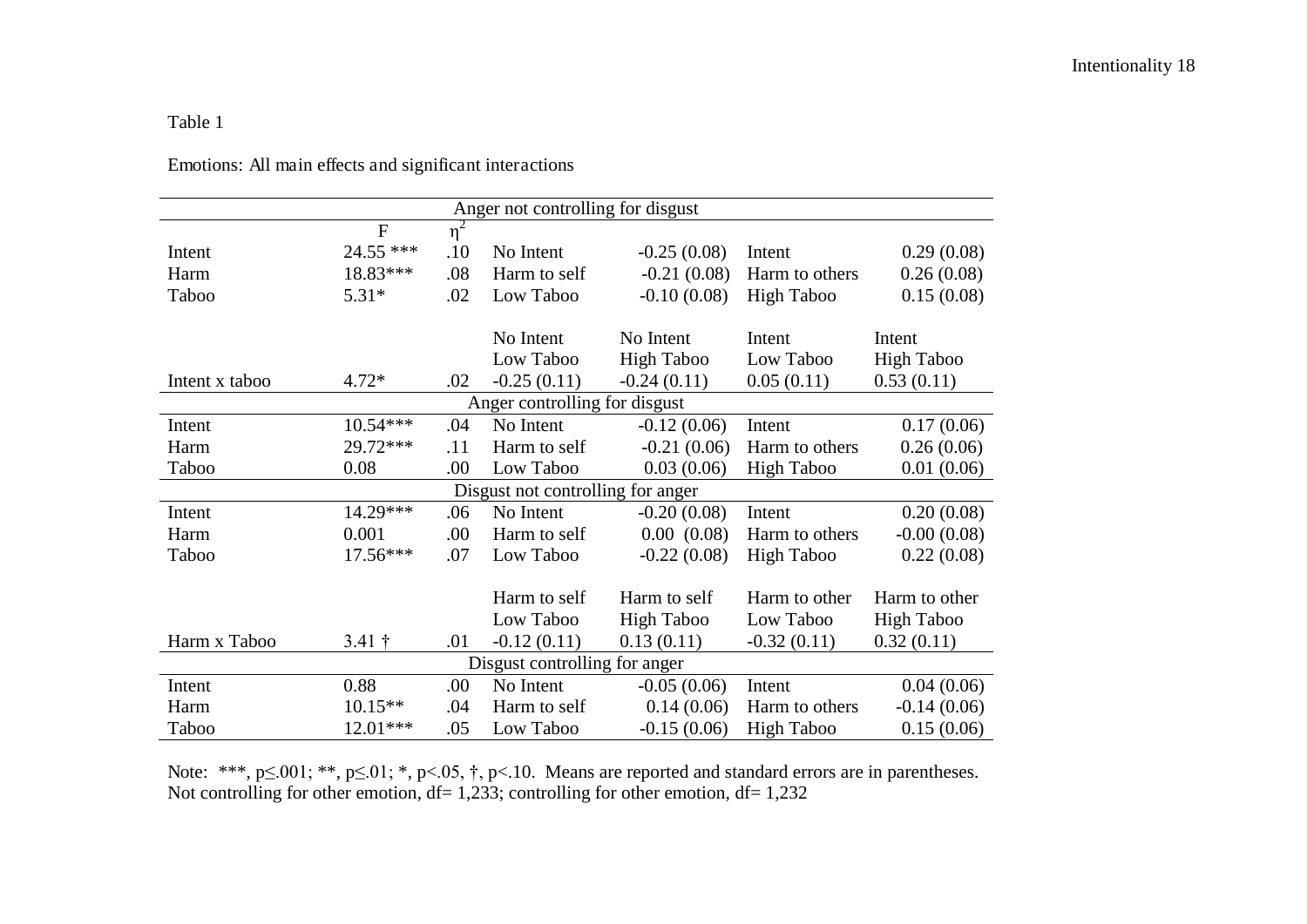## Table 2

### Regression Analyses

|                                   | β               | Zero-Order  | Partial     |  |  |
|-----------------------------------|-----------------|-------------|-------------|--|--|
| Anger not controlling for disgust |                 | Correlation | Correlation |  |  |
| Harm Appraisal                    | $.51***$        | .64         | .54         |  |  |
| <b>Abnormality Appraisal</b>      | $.24***$        | .50         | .27         |  |  |
| <b>Intent Appraisal</b>           | $.14**$         | .38         | .17         |  |  |
|                                   |                 |             |             |  |  |
| Anger controlling for disgust     |                 |             |             |  |  |
| Harm Appraisal                    | $.42***$        | .64         | .50         |  |  |
| <b>Abnormality Appraisal</b>      | $.10 \;{\rm t}$ | .50         | .12         |  |  |
| <b>Intent Appraisal</b>           | $.12**$         | .38         | .16         |  |  |
|                                   |                 |             |             |  |  |
| Disgust not controlling for anger |                 |             |             |  |  |
| Harm Appraisal                    | $.24***$        | .41         | .25         |  |  |
| <b>Abnormality Appraisal</b>      | $.38***$        | .50         | .36         |  |  |
| <b>Intent Appraisal</b>           | .06             | .30         | .06         |  |  |
|                                   |                 |             |             |  |  |
| Disgust controlling for anger     |                 |             |             |  |  |
| Harm Appraisal                    | $-.02$          | .41         | $-.02$      |  |  |
| <b>Abnormality Appraisal</b>      | $.26***$        | .50         | .27         |  |  |
| <b>Intent Appraisal</b>           | $-.01$          | .30         | $-.01$      |  |  |

Note: \*\*\*, p≤.001; \*\*, p≤.01; \*, p<.05, †, p<.10.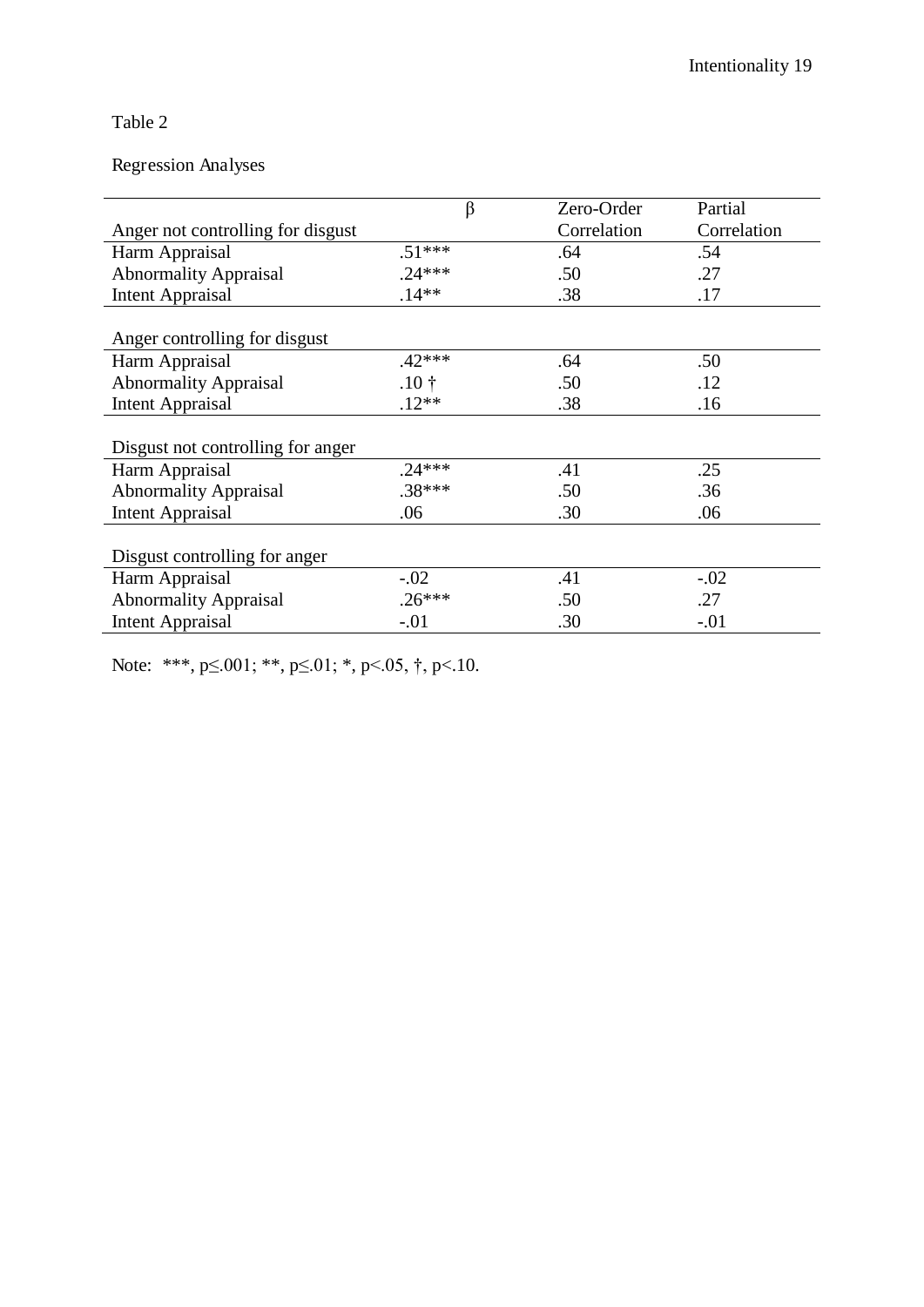Figure 1: Analyses of Appraisals as Mediators in Manipulation-Emotion Effects.



Note: \*\*\*, p<.001; \*\*, p<.01; \*, p<.05. Mediation analysis for the intent appraisal's effects was conducted controlling for the effects of the other appraisals, which were influenced to a lesser extent by the intent manipulation.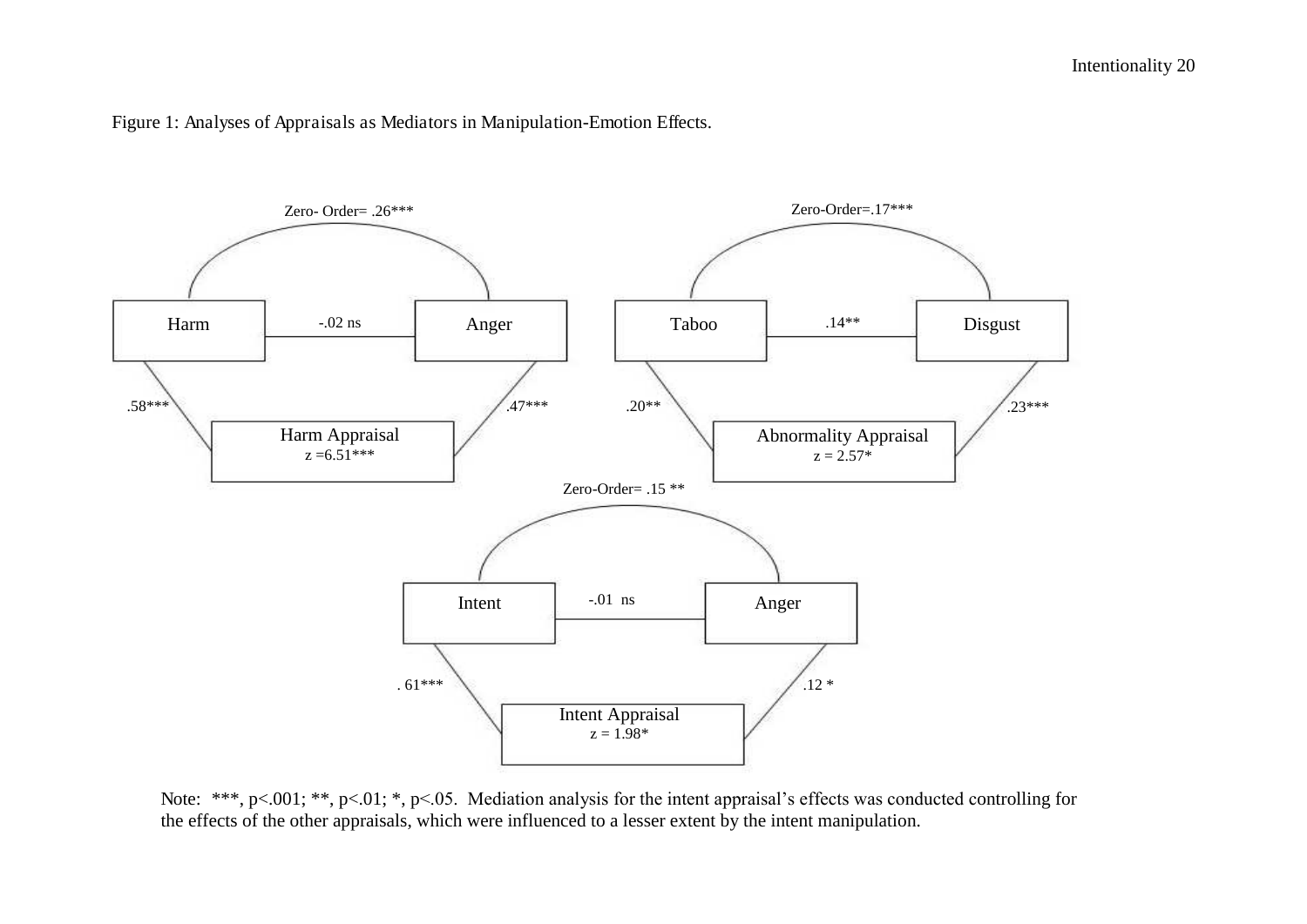#### Appendix A

#### Manipulations

High Taboo, Harm to Others, No Intent: A scientist studying recent advances in biotechnology has recently moved from one lab to another. She asks her research assistant to send her a number of cow muscle cells from the old lab, so she can clone them on a dish. However, the research assistant makes a mistake in labelling the vials, and sends her some cells from the scientist's own arm, that had been used in some unrelated research and proven to be free of disease. The cells grow into a strip of human muscle tissue about the size of a steak, but the scientist doesn't know it's her own flesh. A few days later the scientist is curious about the taste of the human steak that she thinks is beef, so she goes into the freezer and takes out the piece of meat. She then grills it on a barbecue, and serves it at a dinner party to one of her guests, telling him its lab-grown beef. Eventually, the mistake comes to light, and the dinner guest discovers what the meat really was and becomes really upset at being fooled like that. The scientist never repeats the experiment.

High Taboo, Harm to Self, No Intent: A scientist studying recent advances in biotechnology has recently moved from one lab to another. She asks her research assistant to send her a number of cow muscle cells from the old lab, so she can clone them on a dish. However, the research assistant makes a mistake in labelling the vials, and sends her some cells from the scientist's own arm, that had been used in some unrelated research and proven to be free of disease. The cells grow into a strip of human muscle tissue about the size of a steak, but the scientist doesn't know it's her own flesh. A few days later the scientist is curious about the taste of the human steak that she thinks is beef, so she goes into the freezer and takes out the piece of meat. She then grills it on a barbecue, and serves it to herself for dinner. The mistake never comes to light, and the scientist never discovers what the meat really was. Although the experience does not upset her, she does not develop a taste for human flesh and never repeats the experiment.

High Taboo, Harm to Others, Intent: A scientist studying recent advances in biotechnology has recently moved from one lab to another. She asks the research assistant to send some cells from the scientist's own arm, cells that had been used in some unrelated research and proven to be free of disease. The scientist then decides to clone her own cells into a strip of human muscle tissue about the size of a steak, knowing that it's her own flesh. A few days later the scientist is curious about the taste of the human steak, so she goes into the freezer and takes out the piece of meat. She then grills it on a barbecue, and serves it at a dinner party to one of her guests, telling him its lab-grown beef. Eventually, the dinner guest discovers what the meat really was and becomes really upset at being fooled like that. The scientist never repeats the experiment.

High Taboo, Harm to Self, Intent: A scientist studying recent advances in biotechnology has recently moved from one lab to another. She asks the research assistant to send some cells from the scientist's own arm, cells that had been used in some unrelated research and proven to be free of disease. The scientist then decides to clone her own cells into a strip of human muscle tissue about the size of a steak, knowing that it's her own flesh. A few days later the scientist is curious about the taste of the human steak, so she goes into the freezer and takes out the piece of meat. She then grills it on a barbecue, and serves it to herself for dinner. Although the experience does not upset her, she does not develop a taste for human flesh and never repeats the experiment.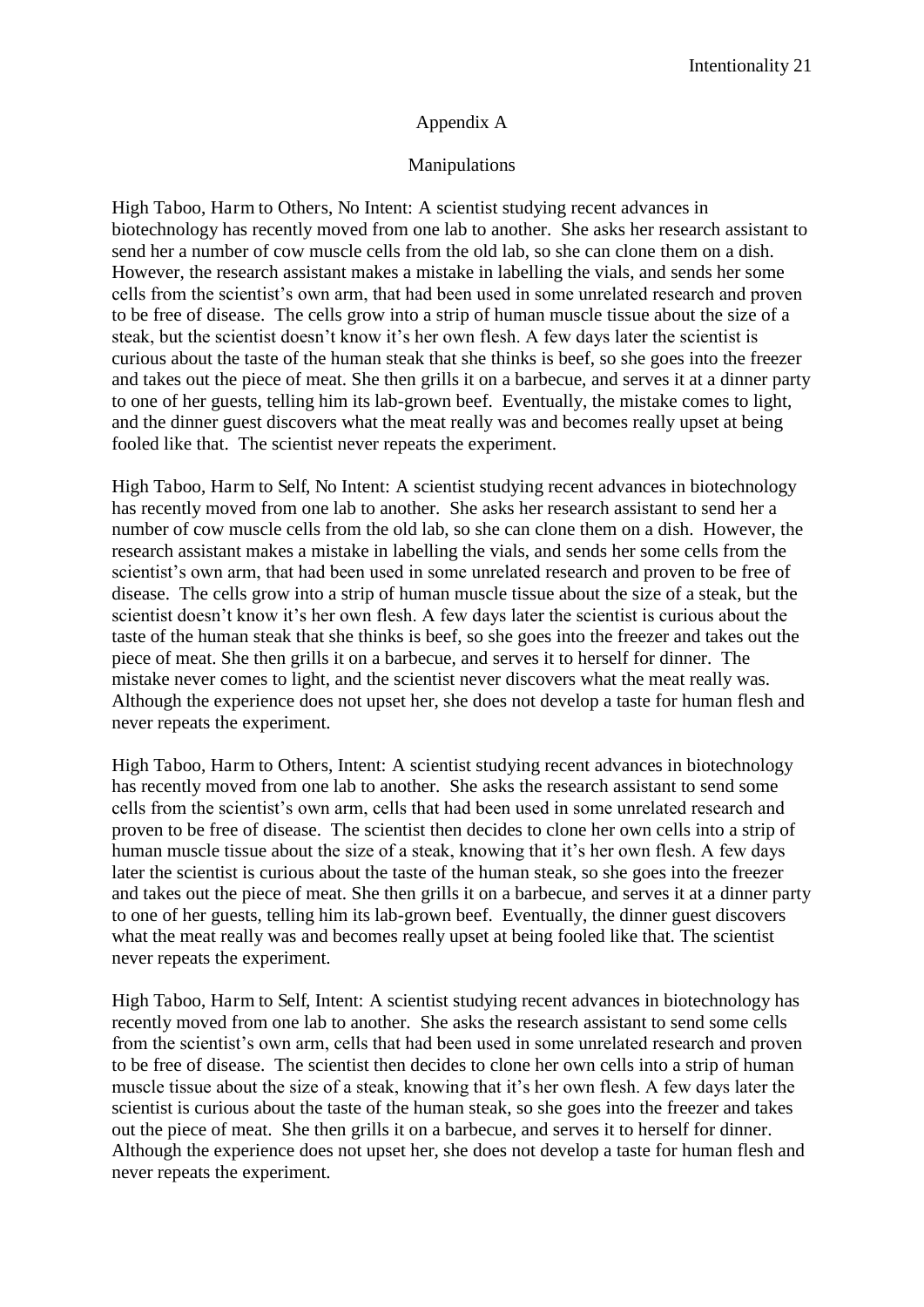Low Taboo, Harm to Others, No Intent: A scientist studying recent advances in biotechnology has recently moved from one lab to another. She asks her research assistant to send her a number of cow muscle cells from the old lab, so she can clone them on a dish. However, the research assistant makes a mistake in labelling the vials, and sends her some cells from the muscle tissue of a sheep, that had been used in some unrelated research and proven to be free of disease. The cells grow into a strip of sheep muscle tissue about the size of a steak, but the scientist doesn't know its sheep flesh. A few days later the scientist is curious about the taste of the sheep steak that she thinks is beef, so she goes into the freezer and takes out the piece of meat. She then grills it on a barbecue, and serves it at a dinner party to one of her guests, telling him its lab-grown beef. Eventually, the mistake comes to light, and the dinner guest discovers what the meat really was and becomes really upset at being fooled like that. The scientist never repeats the experiment.

Low Taboo, Harm to Self, No Intent: A scientist studying recent advances in biotechnology has recently moved from one lab to another. She asks her research assistant to send her a number of cow muscle cells from the old lab, so she can clone them on a dish. However, the research assistant makes a mistake in labelling the vials, and sends her some cells from the muscle tissue of a sheep, that had been used in some unrelated research and proven to be free of disease. The cells grow into a strip of sheep muscle tissue about the size of a steak, but the scientist doesn't know its sheep flesh. A few days later the scientist is curious about the taste of the sheep steak that she thinks is beef, so she goes into the freezer and takes out the piece of meat. She then grills it on a barbecue, and serves it to herself for dinner. The mistake never comes to light, and the scientist never discovers what the meat really was. Although the experience does not upset her; she does not develop a taste for sheep flesh and never repeats the experiment.

Low Taboo, Harm to Others, Intent: A scientist studying recent advances in biotechnology has recently moved from one lab to another. She asks the research assistant to send some muscle cells from a sheep, cells that had been used in some unrelated research and proven to be free of disease. The scientist then decides to clone the sheep cells into a strip of sheep muscle tissue about the size of a steak, knowing that it is sheep. A few days later the scientist is curious about the taste of the sheep steak, so she goes into the freezer and takes out the piece of meat. She then grills it on a barbecue, and serves it at a dinner party to one of her guests, telling him its lab-grown beef. Eventually, the dinner guest discovers what the meat really was and becomes really upset at being fooled like that. The scientist never repeats the experiment.

Low Taboo, Harm to Self, Intent: A scientist studying recent advances in biotechnology has recently moved from one lab to another. She asks the research assistant to send some muscle cells from a sheep, cells that had been used in some unrelated research and proven to be free of disease. The scientist then decides to clone the sheep cells into a strip of sheep muscle tissue about the size of a steak, knowing that it is sheep. A few days later the scientist is curious about the taste of the sheep steak, so she goes into the freezer and takes out the piece of meat. She then grills it on a barbecue, and serves it to herself for dinner. Although the experience does not upset her, she does not develop a taste for sheep flesh and never repeats the experiment.